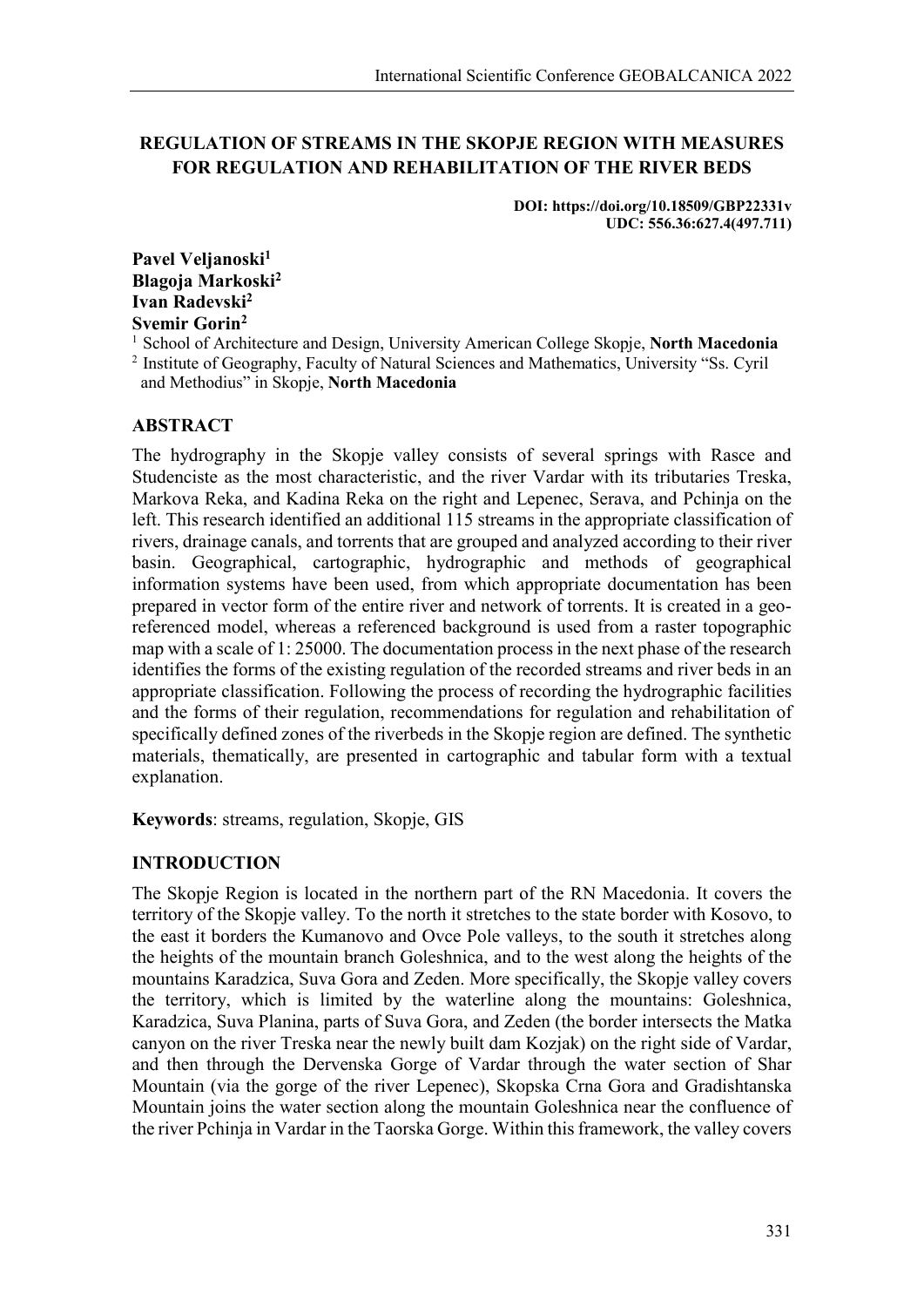1,924.2 km2. According to the administrative-territorial division, the Skopje Region covers a territory of 1,814.54 km2 or 7% of the territory of RN Macedonia.

The relief of the Skopje valley consists of two major morphostructural forms, namely the mountains that limit the valley and the plain of the Skopje valley. It is about the mountain massifs Skopska Crna Gora in the north and northeast, which rises to about 1600 m asl (Ramno peak, 1658 m asl), mountain Gradishtanska Planina in the east (Venec 853 m asl. c.), the mountain Kitka (Kitka, 1589 m asl), the mountain Goleshnica (Lisec, 1935 m asl), mountain Mokra Planina with peak Solunska Glava 2539 m asl. from the south, the mountain Karadzica (Milenkov Kamen 2217 m asl), Suva Planina with Vodno (Krstovar, 1066 m asl), parts of the mountain Suva Gora (Tabahon 1748 m asl), mountain Zeden (Golem Zeden 1259 m asl) and lower branches of the mountain Shar Planina. The relative altitude of the relief in the Skopje valley ranges from 150-2540 m. The relative altitude of the plains is 150-300 m. Therefore, in a hypsometric sense, the relief in the Skopje valley consists of 344.0 km2 of plains, 778.9 km2 of hilly relief, and 801.3 km2 of typical mountain relief. The flats in the Skopje region are mainly spread in the Skopje Field (on the move from Gjorce Petrov, Aracinovo, Miladinovci, Katlanovo, Dracevo and the foot of Vodno). In the lower parts of the mountains (Skopska Crna Gora, Kitka, Goleshnica, Karadzica, Suva Gora with Osoj, Zeden, and Shar Planina up to about 750 m) there is a hilly relief, and in the higher parts (mainly over 750 m) there is a typical mountain relief. The climate in the Skopje valley is characterized by an average annual temperature of 12.20C, an average annual rainfall of 515 mm, average annual sunshine of 2101 sunny hours, and, average relative humidity of 70%. According to these characteristics, in the plain part of the Skopje valley, there is a continental climate with mild Mediterranean influences. In the higher mountainous areas (Mokra Planina, Karadzica, Goleshnica, Skopska Crna Gora, and others) the climate is changing and there is a typical mountain climate.

The hydrography in the Skopje valley consists of several springs with Rasce (from which Skopje is supplied with water) and Studenciste (in the Matka canyon) as the most characteristic, and the river Vardar with its tributaries Treska (with the Fush tributary), Markova Reka and Kadina Reka on the right and Lepenec, Serava and Pchinja on the left. In the southeastern parts of Skopsko Pole, there are territories with high groundwater and accordingly the presence of wetlands (Aracinovo Swamp, Katlanovo Swamp) due to which several drainage canals have been built. In the Skopje Region, there are several accumulations, the most important of which are the accumulations Kozjak, Sv. Petka and Matka. It is rare that near Skopje there are several larger springs such as Rasce, Vrelo, and others.

# **METHODOLOGY**

For the needs of the research regarding the regulation of streams in the Skopje Region, the following methods were used: geographical, cartographic, hydrographic, and geographical information systems.

By applying the stated methods, appropriate documentation for the territory of the Skopje Region has been prepared. A vector form of the entire network of rivers and springs is created in a geo-referenced model, whereas a substrate (from which information on the position and length of the subjects is predominantly drawn) is used Raster from a topographic map with a scale of 1: 25000 [1]. The synthetic materials, thematically, are presented in cartographic and tabular form with a textual explanation.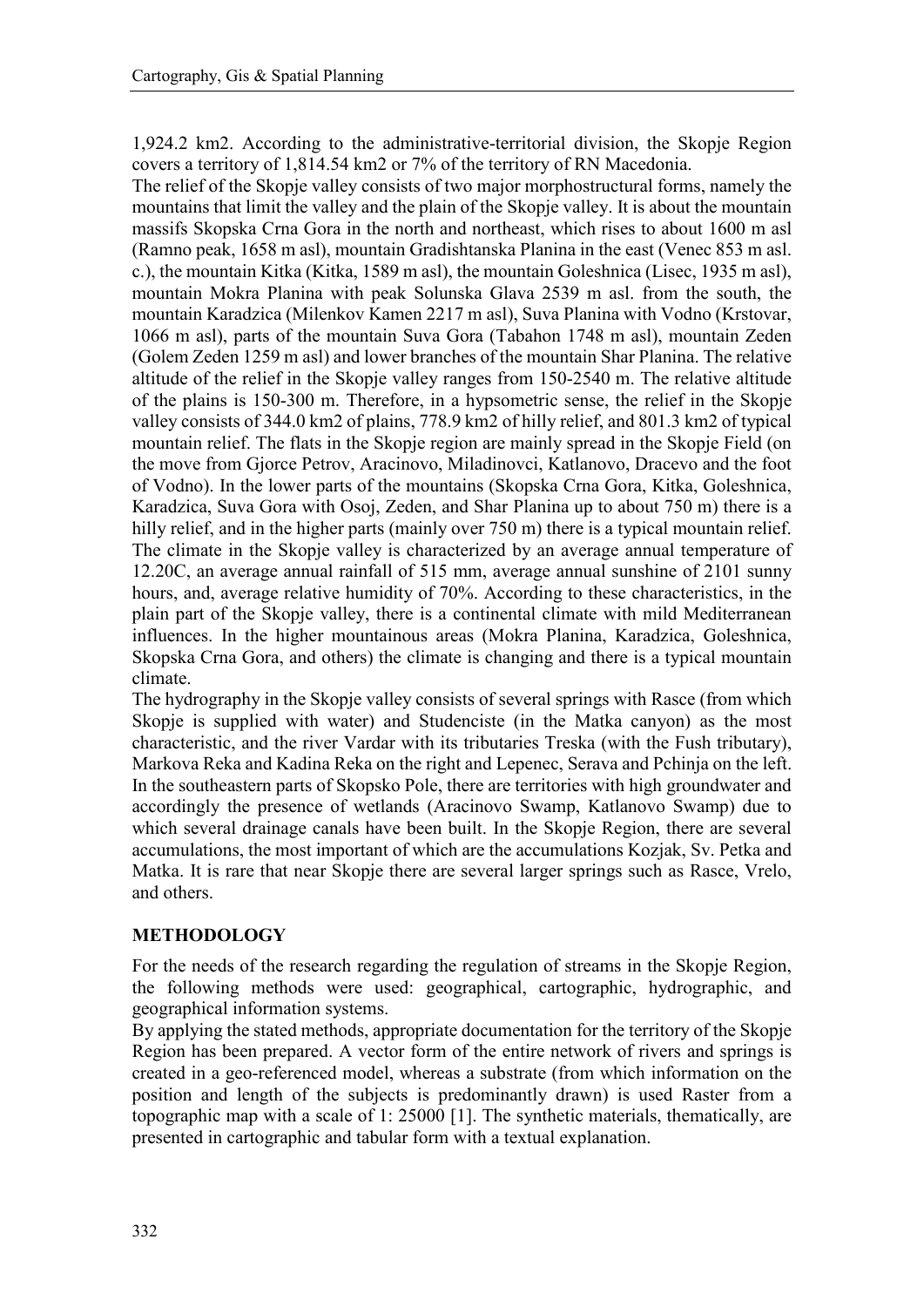In the publication in the international journal Geografie, the analyzed are maximum, average, and minimum monthly flows of 13 natural watercourses in RN Macedonia, including HS Krusha on Kadina Reka [2]. According to the standard methodology using the Mann-Kendall test and the Sen's test. With this, the systemic results of the climate change in the Skopje Region of the only watercourse, which is included in the FFR group. Besides this stream, the Lepenec River belongs to the same group, without significant human influence on the water regime.

This research problem also aroused interest in interdisciplinary cooperation based on which several studies have been prepared and published that touch on the state of river flows and their need for regulation [3], [4], [5], [6]. For the needs of this paper, two strategic documents issued in 2017 were consulted as an already conducted studies regarding the erosion and action plan for the city of Skopje [7] and the establishment of green corridors along the rivers Serava and Lepenec [8].

In addition to the passive and active measures by the OECD recommendations and the chapter on North Macedonia published in Springer, it is crucial to increase the level of knowledge on the issue, free and open-source meteorological and hydrological data for the scientific community, more funding by the state in the field of hydrology and water management, restarting the existing and inactive and establishing new measuring stations by the HMA, which will provide timely and accurate results, which will be publicly available [9]. Although the annual coefficient of runoff in the nearby catchments is 23%, the daily extreme precipitation could be an extraordinary hydrological event as happened in Stajkovci, Skopje Region, significantly rising the surface runoff [11]. The modern used techniques are 3D printing of the extreme hydrological events about the different return periods [11].

# **CLASSIFICATION OF STREAMS IN THE SKOPJE REGION**

The network of rivers in the Skopje region belongs to the river basin of the river Vardar, where it receives 5 major tributaries. Three of them flow from the right side: Treska, Markova Reka, and Moranska Reka, and two from the left: Lepenec and Serava. Here, especially downstream from Skopje to the entrance to the Taorska Gorge, due to the deposited material, the flow of Vardar is slow, and the riverbed has a curved shape, where except bends, meanders are also present.

The research identified an additional 115 streams in the appropriate classification of rivers, drainage canals, and torrents that are grouped and analyzed according to their river basin (with Vardar as the main recipient and on the level of its subsets) in the following order:

1. Vardar (id: 100);

- a) Upper Vardar,
- b) Vodno torrents,
- c) Kisela Voda Dracevo,
- d) Skopsko Pole,
- e) Skopska Crna Gora.
- 2. Treska (id: 200);
- 3. Lepenec (id: 300);
- 4. Serava (id: 400);
- 5. Markova Reka (id: 500);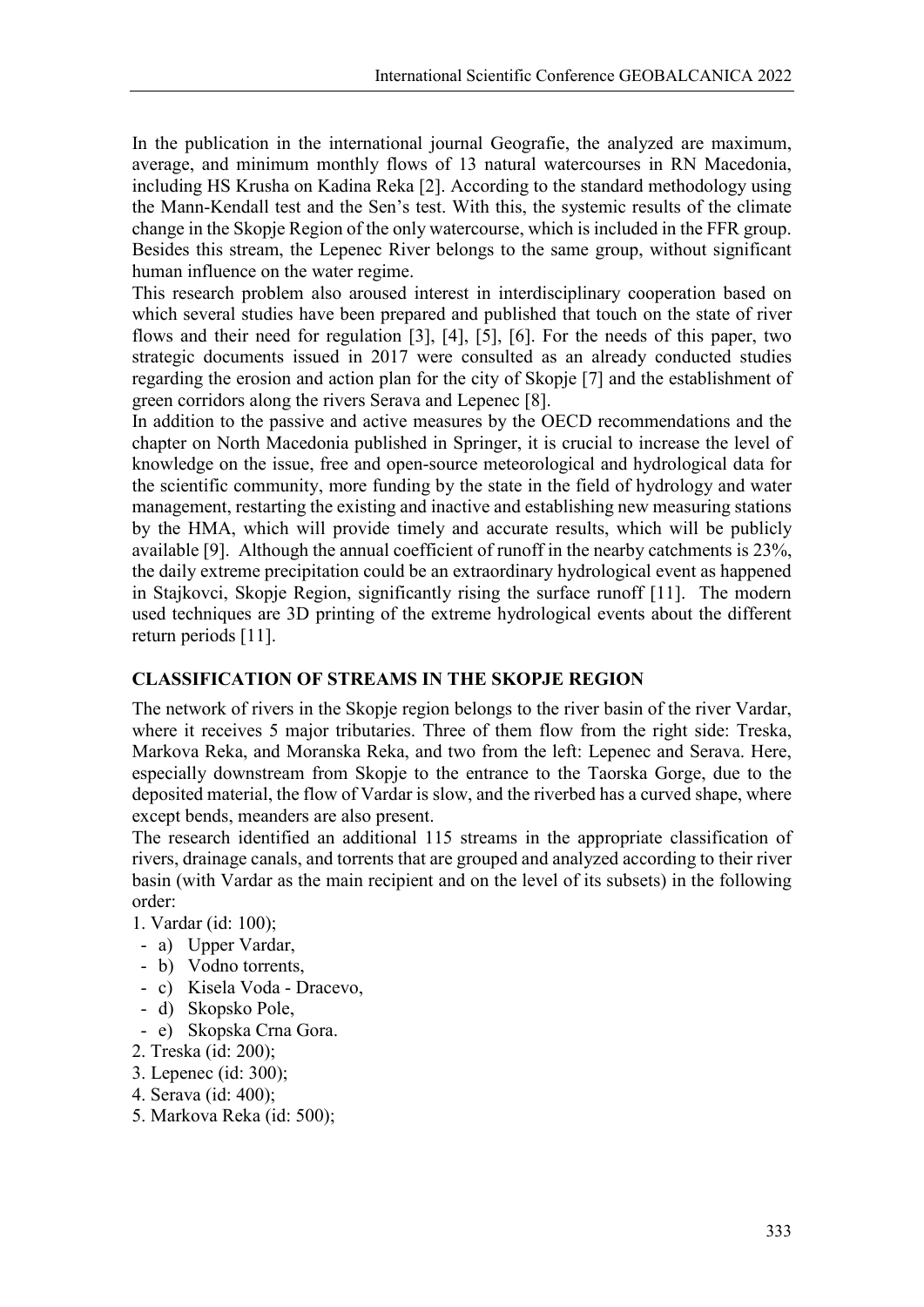

Figure 1. Classification and names of the streams in the Skopje Region.Data source: Agency for real estate cadastre. Topographic map 1:25000. sheets (681-4-3.; 681-4-4.; 682-3-3.; 731-2-1.; 731-2-2.; 732-1-1.) Skopje, AREC, 2004;

Transferred to an appropriate spreadsheet, each hydrographic unit representing a separate river basin, has its id number where the first number assigns the affiliation to a river basin (100) and the other 2 are ordinal numbers (102).

Consequently, a database is created as operational documentation through direct cartographic processing in which the following characteristics are developed for each of the registered hydrographic objects:

- id number that expresses their affiliation and order,
- Type of stream according to the classification,
- Name of the stream recorded from the cartographic substrate or the literature,
- River basin to which they belong,
- Subset to which they belong more specifically, and
- Stream length expressed in kilometers (km), obtained by digital processing

This structured database is tabularly processed and presented for each of the listed river basins and subsets for which physical distribution (length) separate and aggregate data are obtained.

The table shows the main streams of the river basins in the Skopje region and their lengths within the region. Consequently, the network of streams is elaborated for each river basin separately.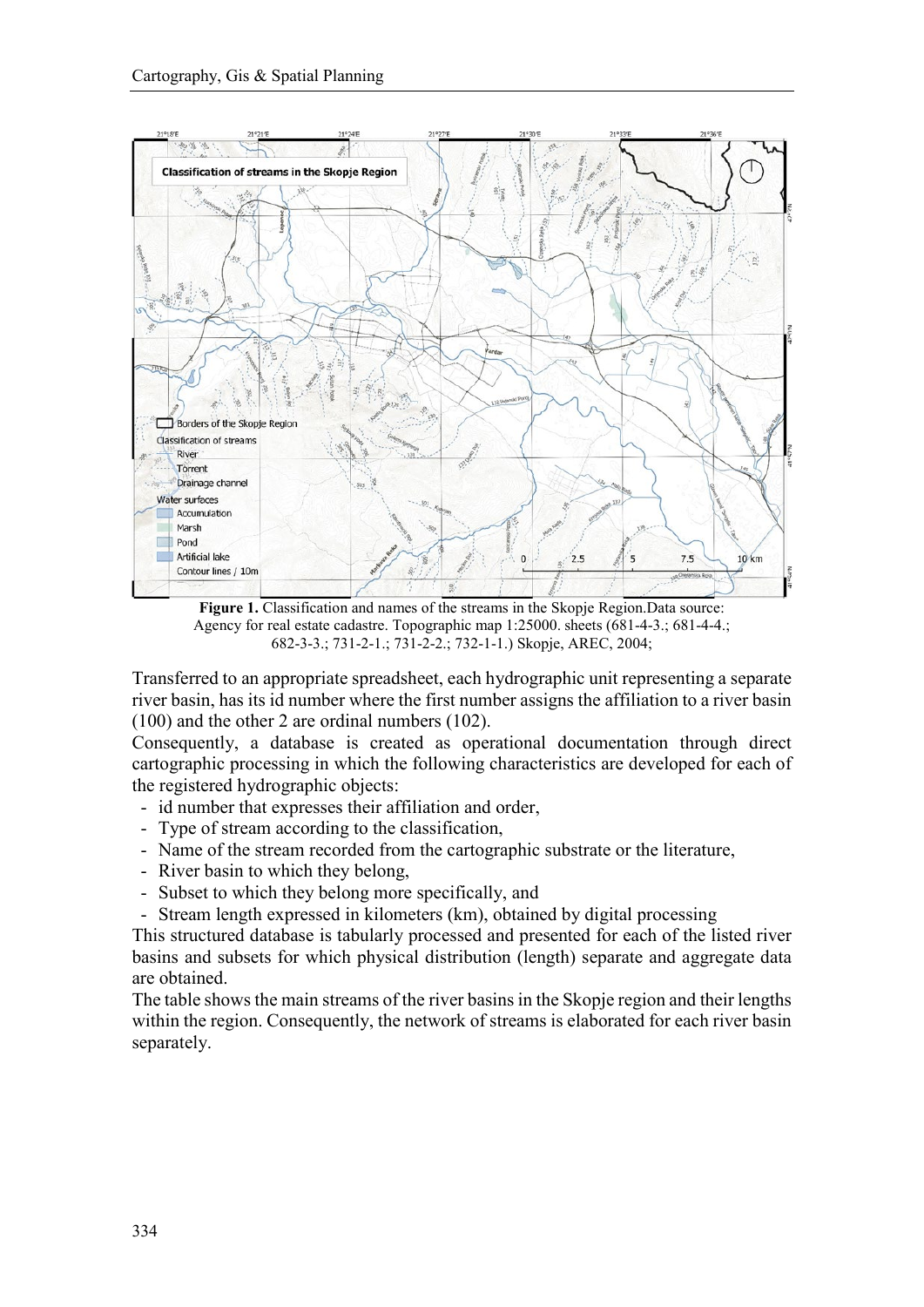| id  | <b>Type</b> | Name of the stream | Stream length in km<br>(in the study area) | $\cdot$<br><b>Stream starting</b><br>point | <b>Streams</b><br>endpoint      |
|-----|-------------|--------------------|--------------------------------------------|--------------------------------------------|---------------------------------|
| 100 | River       | Vardar             | 42.19                                      | 42° 0'42.93",<br>$21^{\circ} 16'54.06"$    | 41° 53'32.13",<br>21° 35'42.78" |
| 200 | River       | Treska             | 10.44                                      | 41° 57'8.409",<br>21° 17'54.31"            | 42° 0'8.156",<br>21° 20'50.22"  |
| 300 | River       | Lepenec            | 10.65                                      | 42° 4'59.20",<br>21° 20'14.78"             | 42° 0'44.90",<br>21° 23'0.559"  |
| 400 | River       | Serava             | 11.10                                      | 42° 4'58.02",<br>21° 26'31.82"             | 42° 0'47.24",<br>21° 24'51.42"  |
| 500 | River       | Markova Reka       | 16.78                                      | 41° 53'31.60",<br>21° 24'2.581"            | 41° 58'26.68",<br>21° 30'44.37" |

**Table 1**. Main streams of the river basin in the Skopje Region

# *1) Vardar*

Vardar is the largest and most important river in RN Macedonia. It springs from a karst spring near the village Vrutok in the southwestern part of the Polog Valley at the foot of the mountain Shar Planina at an altitude of 683 m. It leaves our country near Gevgelija at an altitude of 43 m and flows into the Aegean Sea. The total length of the river is 388 km, of which 301 km belong to our country where it covers a river basin of 20,535 km2. Of the total length of the Vardar valley, two-thirds (207 km) is flat, and one-third (94 km) is a gorge valley. Through our country, it flows through five valleys and four gorges, including the Skopje valley where its length is 51km.

Within this research, the riverbed of the river Vardar is documented in a length of 42.19 km, with a starting point from the inflow of the Svilarska River in Vardar (near the village Dolno Svilare) in the west to the inflow of the Main Peripheral Canal "Singjelic - Taor" in Vardar near the village of Taor in the south-east. At that length, the river Vardar is a river basin of 73 streams (excluding the rivers Treska, Lepenec, Serava, and Markova Reka), which are classified according to their geographical-hydrographic unit and are divided into the following subsets: Upper Vardar, Vodno torrents, Kisela Voda - Dracevo, Skopsko Pole and Skopska Crna Gora.

| id  | <b>Type</b> | Name             | River basin | <b>Subset</b>       | Length<br>(km) |
|-----|-------------|------------------|-------------|---------------------|----------------|
| 101 | Torrent     | Svilarska Reka   | Vardar      | Upper Vardar        | 3.22           |
| 102 | Torrent     |                  | Vardar      | Upper Vardar        | 1.42           |
| 103 | Torrent     |                  | Vardar      | Upper Vardar        | 2              |
| 104 | Torrent     |                  | Vardar      | Upper Vardar        | 1.77           |
| 105 | Torrent     |                  | Vardar      | Upper Vardar        | 1.19           |
| 106 | Torrent     |                  | Vardar      | Upper Vardar        | 0.81           |
| 107 | Torrent     |                  | Vardar      | Upper Vardar        | 2.38           |
| 108 | Torrent     |                  | Vardar      | Upper Vardar        | 0.8            |
| 109 | Torrent     |                  | Vardar      | Upper Vardar        | 0.58           |
| 110 | Torrent     |                  | Vardar      | Upper Vardar        | 0.54           |
|     |             | <b>Total</b>     |             | <b>Upper Vardar</b> | 14.71          |
| 111 | Torrent     | Krusopecki Poroj | Vardar      | Vodno torrents      | 1.08           |
| 112 | Torrent     | Krusopecki Poroj | Vardar      | Vodno torrents      | 1.16           |

**Table 2**. Classification of the Vardar river basin streams in the Skopje Region.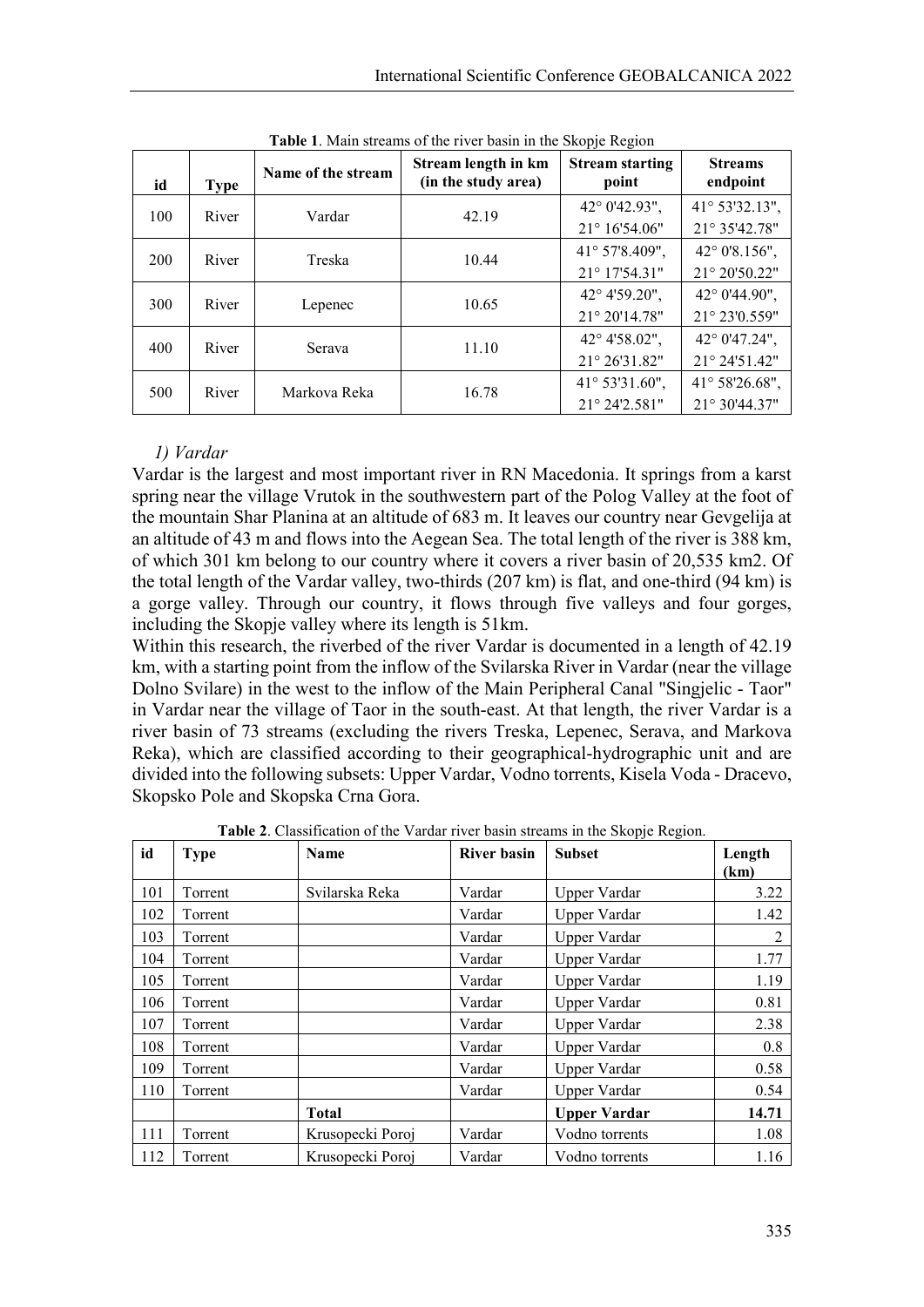| 113 | Torrent        | Krusopecki Poroj      | Vardar | Vodno torrents        | 1.29  |
|-----|----------------|-----------------------|--------|-----------------------|-------|
| 114 | Torrent        | <b>Babin Dol</b>      | Vardar | Vodno torrents        | 6.57  |
| 115 | Torrent        | Bacvista              | Vardar | Vodno torrents        | 6.71  |
| 116 | Torrent        | Sultan Potok          | Vardar | Vodno torrents        | 2.72  |
| 117 | Torrent        | Trnodol               | Vardar | Vodno torrents        | 0.73  |
| 118 | Torrent        | Kamen Dol             | Vardar | Vodno torrents        | 1.33  |
| 119 | Drainage canal | Western Vodno         | Vardar | Vodno torrents        | 2.29  |
| 120 | Drainage canal |                       | Vardar | Vodno torrents        | 4.22  |
| 121 | Torrent        | Murtinec              | Vardar | Vodno torrents        | 2.96  |
| 122 | Torrent        | Gornodnjanski Poroj   | Vardar | Vodno torrents        | 2.12  |
| 123 | Torrent        | Gornodnjanski Poroj   | Vardar | Vodno torrents        | 1.31  |
| 124 | Drainage canal | Gornodnjanski Poroj   | Vardar | Vodno torrents        | 2.59  |
| 125 | Torrent        | Kisela Voda           | Vardar | Vodno torrents        | 2.55  |
| 126 | Drainage canal | Eastern Vodno series  | Vardar | Vodno torrents        | 0.89  |
| 127 | Torrent        | Przino                | Vardar | Vodno torrents        | 0.73  |
| 128 | Torrent        | Przino                | Vardar | Vodno torrents        | 0.39  |
| 129 | Torrent        |                       | Vardar | Vodno torrents        | 0.41  |
| 130 | Torrent        |                       | Vardar | Vodno torrents        | 5.95  |
|     |                | <b>Total</b>          |        | <b>Vodno</b> torrents | 48.00 |
| 131 | Torrent        | Golemi Kamenja        | Vardar | Kisela Voda - Dracevo | 8.31  |
| 132 | Drainage canal | Usjanski Poroj        | Vardar | Kisela Voda - Dracevo | 3.96  |
| 133 | Torrent        | Drako Dol             | Vardar | Kisela Voda - Dracevo | 1.57  |
| 134 | Drainage canal | Mala Rada             | Vardar | Kisela Voda - Dracevo | 7.18  |
| 135 | Torrent        | Mala Rada             | Vardar | Kisela Voda - Dracevo | 3.83  |
| 136 | Torrent        | Krnjeva Reka          | Vardar | Kisela Voda - Dracevo | 5.29  |
| 137 | Drainage canal | Krnjeva Reka          | Vardar | Kisela Voda - Dracevo | 2.39  |
| 138 | Torrent        | Moranska Reka         | Vardar | Kisela Voda - Dracevo | 5.72  |
| 139 | Torrent        | Oresanska Reka        | Vardar | Kisela Voda - Dracevo | 5.88  |
|     |                | <b>Total</b>          |        | Kisela Voda - Dracevo | 44.13 |
| 140 | Drainage canal | Main peripheral canal | Vardar | Skopsko Pole          | 28.46 |
| 141 | Drainage canal | Main canal            | Vardar | Skopsko Pole          | 17.29 |
| 142 | Drainage canal |                       | Vardar | Skopsko Pole          | 4.78  |
| 143 | Drainage canal |                       | Vardar | Skopsko Pole          | 10.17 |
| 144 | Drainage canal |                       | Vardar | Skopsko Pole          | 1.6   |
| 145 | Drainage canal |                       | Vardar | Skopsko Pole          | 5.06  |
| 146 | Drainage canal |                       | Vardar | Skopsko Pole          | 2.31  |
| 147 | Drainage canal |                       | Vardar | Skopsko Pole          | 7.15  |
| 148 | River          | Suva Reka             | Vardar | Skopsko Pole          | 9.07  |
| 149 | Torrent        | Burinerski Potok      | Vardar | Skopsko Pole          | 5.17  |
|     |                | <b>Total</b>          |        | <b>Skopsko Pole</b>   | 85.89 |
| 150 | Torrent        | Trliste               | Vardar | Skopska Crna Gora     | 4.55  |
| 151 | Torrent        | Rastanski Potok       | Vardar | Skopska Crna Gora     | 8.2   |
| 152 | Torrent        | Cresevska Reka        | Vardar | Skopska Crna Gora     | 6.81  |
| 153 | Torrent        | Straska Reka          | Vardar | Skopska Crna Gora     | 1.7   |
| 154 | Torrent        |                       | Vardar | Skopska Crna Gora     | 1.09  |
| 155 | Torrent        |                       | Vardar | Skopska Crna Gora     | 1.88  |
| 156 | Torrent        |                       | Vardar | Skopska Crna Gora     | 1.9   |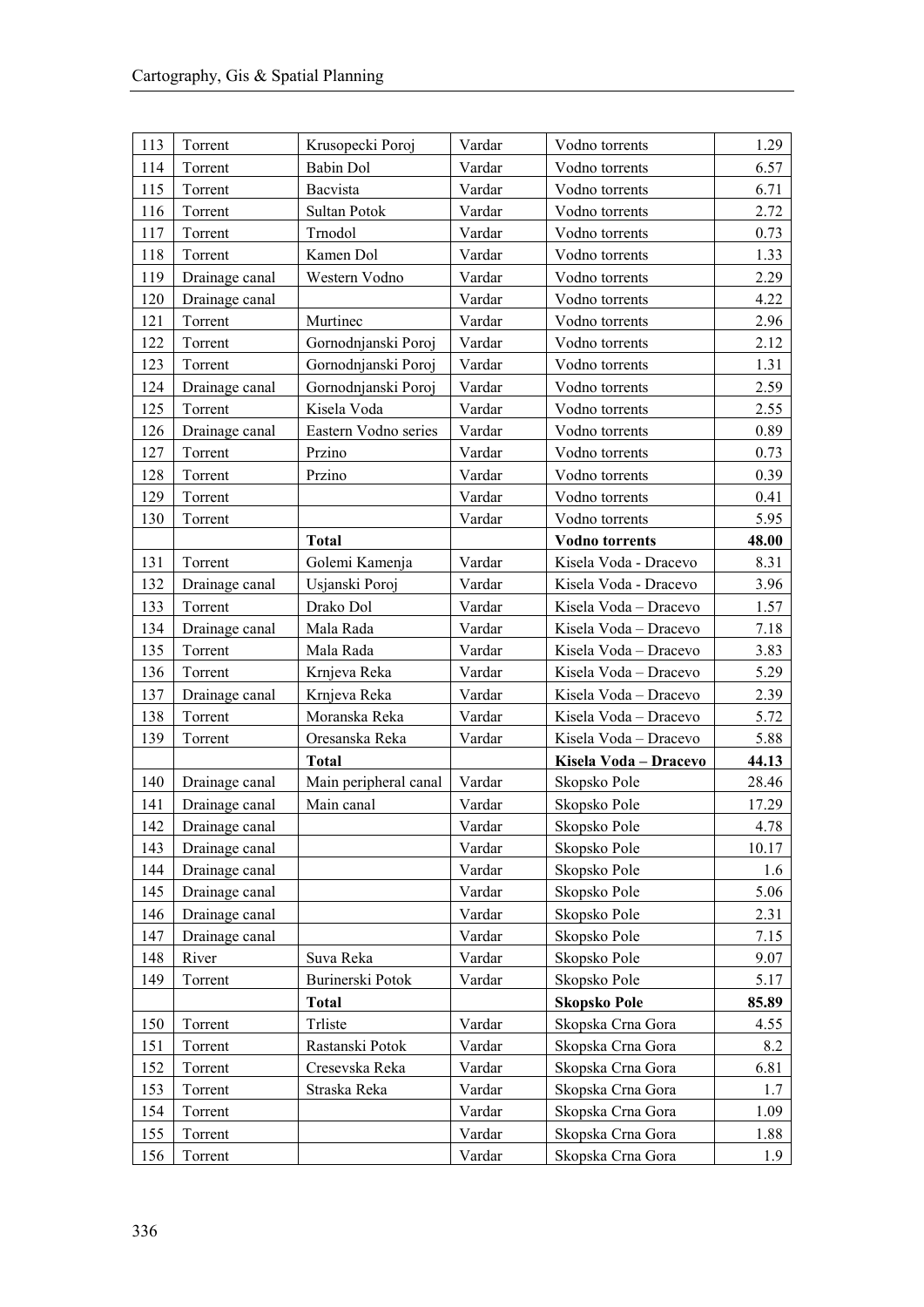| 157 | Torrent |                  | Vardar | Skopska Crna Gora | 1.63   |
|-----|---------|------------------|--------|-------------------|--------|
| 158 | Torrent | Vinicka Reka     | Vardar | Skopska Crna Gora | 4.23   |
| 159 | Torrent | Vrela            | Vardar | Skopska Crna Gora | 3.21   |
| 160 | Torrent |                  | Vardar | Skopska Crna Gora | 2.82   |
| 161 | Torrent | Stracinski Poroj | Vardar | Skopska Crna Gora | 1.73   |
| 162 | Torrent | Stracinska Dreza | Vardar | Skopska Crna Gora | 5.24   |
| 163 | Torrent |                  | Vardar | Skopska Crna Gora | 1.09   |
| 164 | Torrent | Brnjarski Poroj  | Vardar | Skopska Crna Gora | 5.24   |
| 165 | Torrent |                  | Vardar | Skopska Crna Gora | 3.6    |
| 166 | Torrent |                  | Vardar | Skopska Crna Gora | 6.52   |
| 167 | Torrent | Orlanska Reka    | Vardar | Skopska Crna Gora | 6.13   |
| 168 | Torrent |                  | Vardar | Skopska Crna Gora | 4.8    |
| 169 | Torrent | Krivi Dol        | Vardar | Skopska Crna Gora | 7.89   |
| 170 | Torrent |                  | Vardar | Skopska Crna Gora | 0.86   |
| 171 | Torrent |                  | Vardar | Skopska Crna Gora | 6.28   |
| 172 | Torrent |                  | Vardar | Skopska Crna Gora | 5.66   |
| 173 | Torrent |                  | Vardar | Skopska Crna Gora | 3.32   |
|     |         | <b>Total</b>     |        | Skopska Crna Gora | 101.55 |
|     |         | Total (km)       | Vardar |                   | 294.28 |

# *2) Treska*

The river Treska is a right tributary of the Vardar. Its total length is 132 km, and the river basin covers 2,350 km2. The springs of Treska are Elovechka Reka, on the eastern side of the mountain Stogovo and Belichka Reka on the northern slopes of the mountain Ilinska Planina. The stream of Treska starts near the village Izvor in the Kichevo region. Through the Kichevo valley the river is called Golema Reka, and through Porece, Velika Reka. It is called Treska from the village of Zdunje to Skopje. Along the stream from Zdunje to the Skopje valley, in a length of 28 km, Treska flows through a steep canyon in which is the artificial lake Kozjak, formed by the dam built-in 2005. At the entrance to the Skopje valley, there is the artificial lake Matka created by the dam built-in 1937. Treska is flowing into the river of Vardar in the settlement Gjorce Petrov in the western part of Skopje.

Within this research, the riverbed of the river Treska is documented in a length of 10.44 km, with a starting point from the accumulation "Matka" of the Hydropower Plant Matka in the south to the confluence of the river Vardar near the village Krushopek and sports and recreation center Saraj. At that point, the river Treska is a river basin of 15 recorded streams.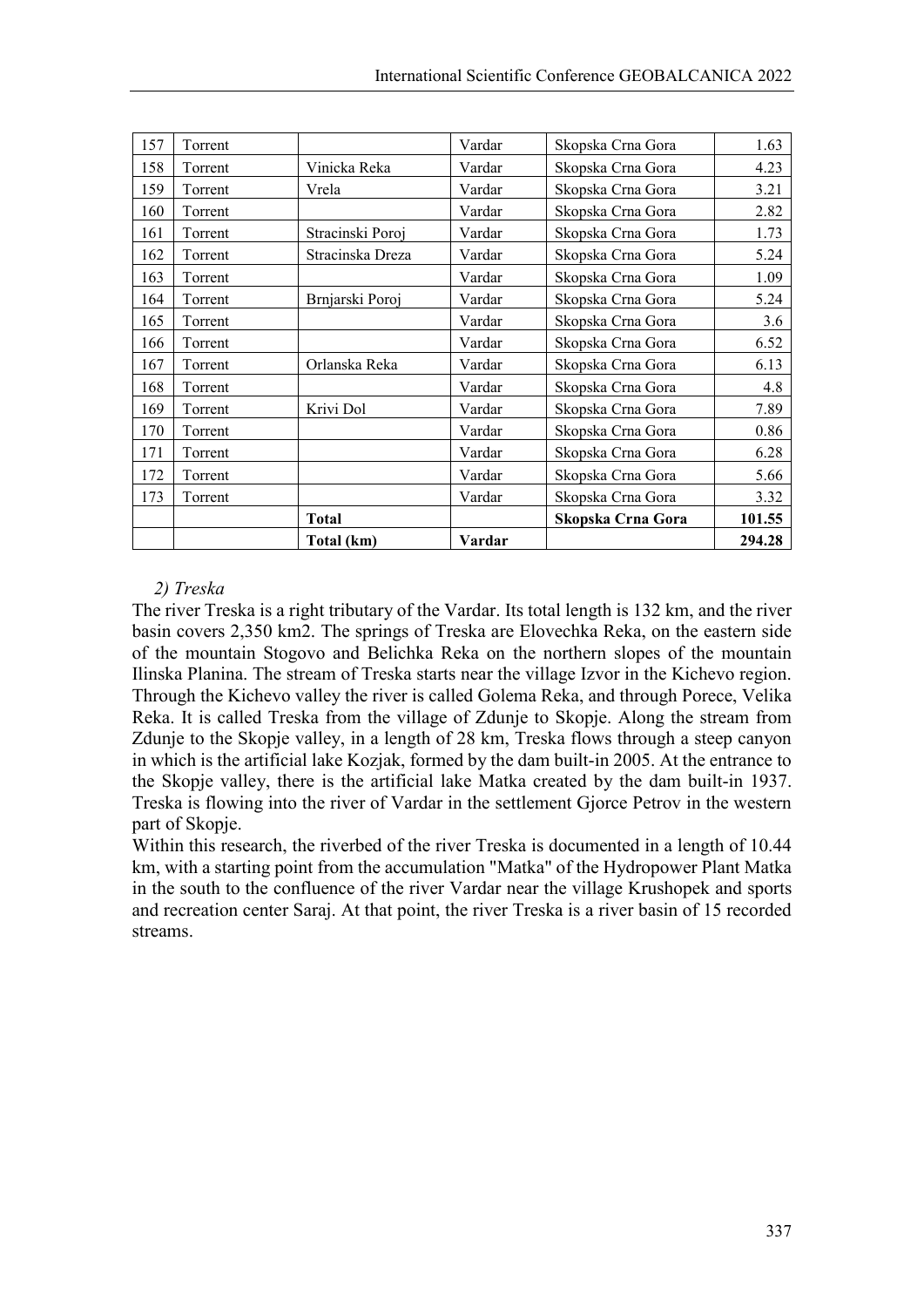| id  | <b>Type</b> | Name             | <b>River basin</b> | Length (km) |
|-----|-------------|------------------|--------------------|-------------|
| 201 | Torrent     | Krusopecki Poroj | Treska             | 4.62        |
| 201 | Torrent     | Krusopecki Poroj | Treska             | 4.62        |
| 202 | Torrent     |                  | Treska             | 2.96        |
| 203 | Torrent     |                  | Treska             | 2.91        |
| 204 | Torrent     |                  | Treska             | 4.34        |
| 205 | Torrent     |                  | Treska             | 4.05        |
| 206 | Torrent     |                  | Treska             | 1.79        |
| 207 | Torrent     |                  | Treska             | 0.88        |
| 208 | Torrent     |                  | Treska             | 2.27        |
| 209 | Torrent     |                  | Treska             | 0.36        |
| 210 | Torrent     |                  | Treska             | 0.78        |
| 211 | Torrent     |                  | Treska             | 2.17        |
| 212 | Torrent     |                  | Treska             | 1.26        |
| 213 | Torrent     |                  | Treska             | 3.17        |
| 214 | Torrent     |                  | Treska             | 0.76        |
| 215 | River       | Fus              | Treska             | 2.98        |
|     |             | Total (km)       | <b>Treska</b>      | 35.3        |

**Table 3**.Classification of the Treska river basin streams in the Skopje Region.

## *3) Lepenec*

The river Lepenec is formed in Kosovo by two rivers: Tisova Reka and Cerenacka Reka, whose spring areas are at an altitude of 1125 m, ie 1858 m, below the Shar Planina massif. It has a length of 75 km and extends over the territories of Kosovo (2/3 of the river basin) and North Macedonia (1/3 of the river basin). The river forms the border between the two countries in a length of 5 km. Within the Macedonian borders, the river basin of the river Lepenec extends to the northern part of the Skopje valley in a length of 15 km. It flows into the river Vardar near the Skopje settlement Zlokukjani at an altitude of 262 m. The river basin, up to the inflow into the river Vardar, is covering 770 m2 and the average height is 955 m asl. The river Lepenec in North Macedonia flows in a typical flat terrain where it leaves all sedimentary materials and creates a changeable bed that often meanders, especially before and after the village of Orman.

The riverbed of the river Lepenec is documented in a length of 10.56 km, with a starting point near the villages Orman and Nikishtane in the north to the inflow into the river Vardar. On that stretch, the river Lepenec is a river basin of 17 recorded watercourses with a total length of 48.28 km.

| id  | <b>Type</b>    | Name             | <b>River basin</b> | Length (km) |
|-----|----------------|------------------|--------------------|-------------|
| 301 | Drainage canal |                  | Lepenec            | 11.86       |
| 301 | Drainage canal |                  | Lepenec            | 11.86       |
| 302 | Drainage canal |                  | Lepenec            | 5.83        |
| 303 | Torrent        | Nikustanska Reka | Lepenec            | 5.32        |
| 304 | Torrent        |                  | Lepenec            | 1.98        |
| 305 | Torrent        |                  | Lepenec            | 1.35        |
| 306 | Torrent        |                  | Lepenec            | 0.96        |
| 307 | Torrent        |                  | Lepenec            | 1.37        |
| 308 | Torrent        |                  | Lepenec            | 0.82        |

**Table 4**. Classification of the Lepenec river basin streams in the Skopje Region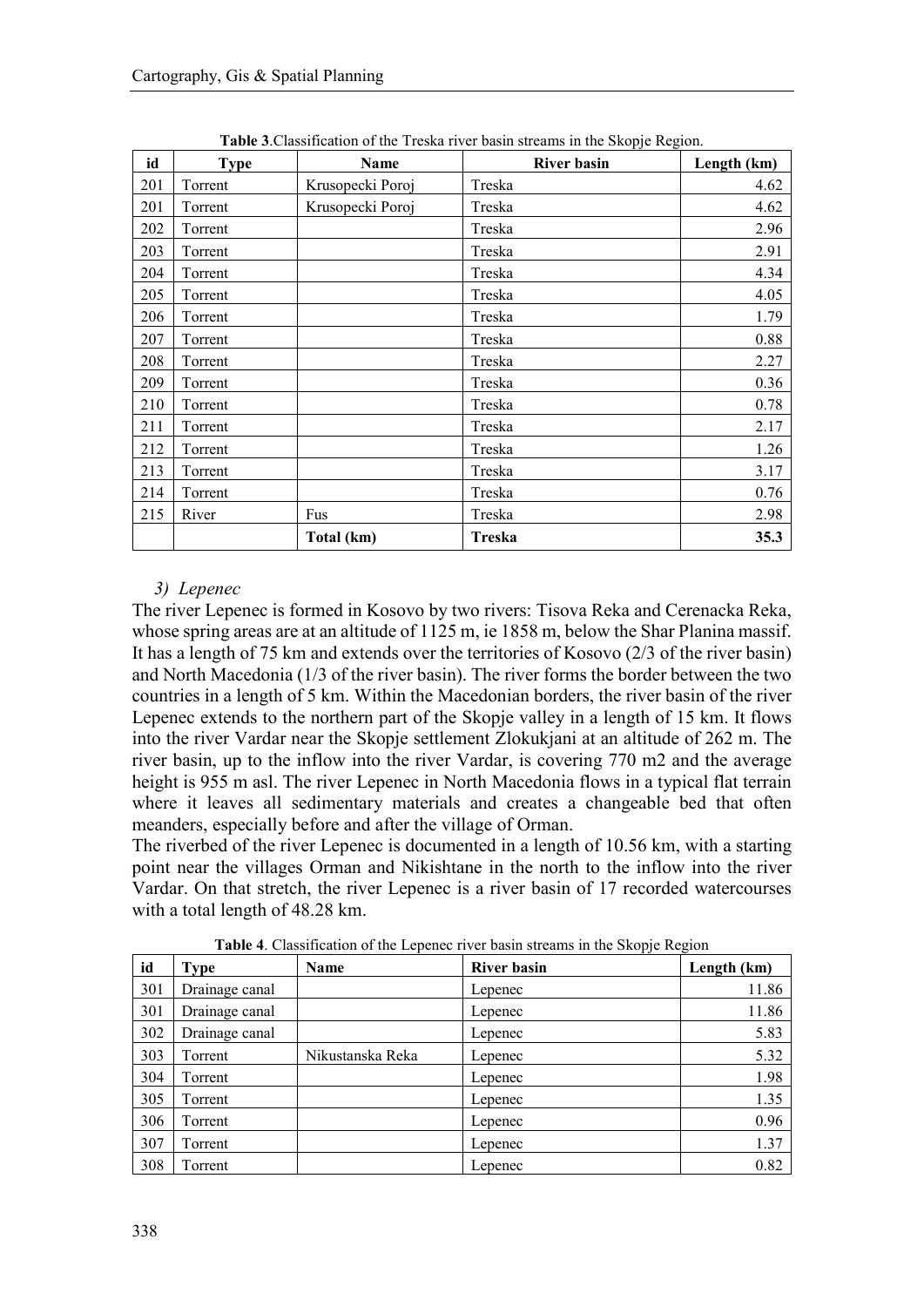| 310 | Torrent | Kuckovski Poroj | Lepenec | 6.76  |
|-----|---------|-----------------|---------|-------|
| 311 | Torrent |                 | Lepenec | 1.97  |
| 312 | Torrent |                 | Lepenec | 1.28  |
| 313 | Torrent |                 | Lepenec | 0.76  |
| 314 | Torrent |                 | Lepenec | 0.99  |
| 315 | Torrent |                 | Lepenec | 1.44  |
| 316 | Torrent | Banjanska Reka  | Lepenec | 4.85  |
| 317 | Torrent |                 | Lepenec | 0.74  |
|     |         | Total (km)      | Lepenec | 48.28 |

#### *4) Serava*

The river of Serava is a left tributary of Vardar in the Skopje valley. The river basin extends on the southern slopes of the central area of the mountain Skopska Crna Gora and part of the Skopje valley. It is formed by two streams, which spring are at the peaks of Skopska Crna Gora, Jazirska Reka, northeast of the village Ljuboten at an altitude of 1500 m, and Radiski Potok which is formed by three streams: Pobushka, Turcevska and Ljubanska Reka, whose springs are located in the localities Przar and Crni Kamen at an altitude of 1300 m. All streams unite under the village of Ljubanci and form the Radishka River. After leaving the village of Radishani, the river enters the flat and fertile valley of Butelsko Pole and changes its name to the river Serava. Serava passes through Topaansko Pole and flows into the Vardar River just below the Ilinden Barracks to the south. Following river regulations, the river basin covers 94.5 km2. Serava in Vardar flows at an altitude of 243 m, and its total length is 21 km.

Within this research, the riverbed of the river Serava is documented in a length of 11.1 km, with a starting point north of the village Radishani in the north to the inflow of the river Vardar. In this move, Serava is regulated by a canal and is not a catchment area for any watercourse.

#### *5) Markova Reka*

Markova Reka is a right tributary of Vardar. It springs under the peak Ubava on Karadzica mountain at an altitude of 1,400 m, and it flows into Vardar between the villages of Gorno and Dolno Lisice at an altitude of 231 m. It is 29 km long and covers a river basin of 352 km2 and a slope of 1,169 m or 40 ‰. Its main tributary is Patishka Reka which sinks under the village Patishka Reka, so in its lower course, it is known as Suva Reka.

Within this research, the riverbed of Markova Reka is documented in a length of 16.78 km, with a starting point near the monastery Markov Manastir and the village of Markova Susica in the southwest to the inflow in the river Vardar between the villages of Gorno and Dolno Lisice in the north-east. On that move, Markova Reka is a river basin of 11 recorded streams.

|     | <b>THOIC</b> of Chastineation of the Markova Reka fiver basin streams in the Skoppe Region |                 |                    |             |  |  |  |
|-----|--------------------------------------------------------------------------------------------|-----------------|--------------------|-------------|--|--|--|
| id  | Type                                                                                       | Name            | <b>River basin</b> | Length (km) |  |  |  |
| 501 | Torrent                                                                                    | Kurpijan        | Markova Reka       | 3.46        |  |  |  |
| 502 | Torrent                                                                                    | Lokva Popova    | Markova Reka       | 1.48        |  |  |  |
| 503 | Torrent                                                                                    | Rakotinacki Dol | Markova Reka       | 8.51        |  |  |  |
| 504 | Torrent                                                                                    | Cimkovec        | Markova Reka       | 2.93        |  |  |  |
| 505 | Torrent                                                                                    |                 | Markova Reka       | 2.41        |  |  |  |
| 506 | Torrent                                                                                    | Sarkova Voda    | Markova Reka       | 2.2         |  |  |  |
| 507 | Torrent                                                                                    |                 | Markova Reka       | 1.91        |  |  |  |

**Table 5**. Classification of the Markova Reka river basin streams in the Skopje Region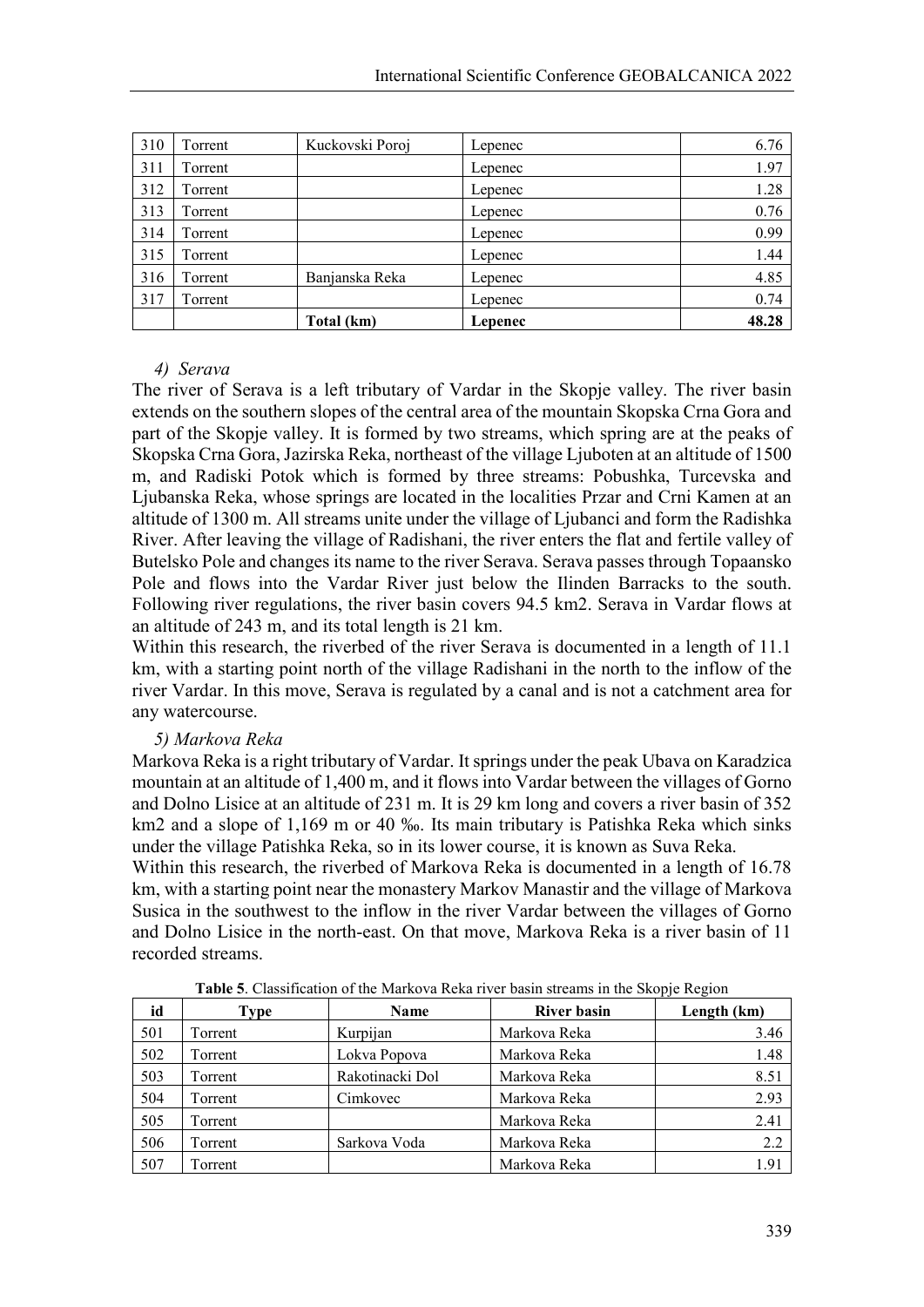| 508 | Torrent |                  | Markova Reka | 1.69  |
|-----|---------|------------------|--------------|-------|
| 509 | Torrent |                  | Markova Reka |       |
| 510 | Torrent | Meckin Dol       | Markova Reka | 4.95  |
| 511 | Torrent | Kolicanski Potok | Markova Reka | 5.87  |
|     |         | Total (km)       | Markova Reka | 39.01 |

#### **REGULATED STREAMS IN THE SKOPJE REGION**

Due to the specific genesis of the great waters with a coincidence of the flood waves in Upper Vardar, Treska, and Lepenec, Vardar very often flooded the city of Skopje. The greatest floods occurred in 1778, 1858, 1876, 1895, 1903, 1916, 1935, 1937, 1962, 1979. After the floods of 1895 and 1897, the then governor Hafus Mehmed-Pasha ordered the construction of defensive walls, which together with the development and expansion of the city were built. Such flood protection activities without other aesthetic and ecological aspects that would enrich the urban space, continued until 1937. The concept lasted until the great flood of 1962 when the need for a more studious approach to riverbed regulation emerged. The project for regulation of the riverbed of the river Vardar with a relatively successful hydro-technical conception was realized in the period 1970-1975. [12]

Apart from the floodwaters from the rivers, the cause of large floods and damage in the Skopje Region are the torrential floods. The great torrential flood was recorded in the 55s from the Krusopek torrent. Gornovodnjanski torrent constantly flooded houses in the lower part of the mountain Vodno. Mala Rada in the settlement of Dracevo, Strachinski Poroj, a river of Serava, and other streams also caused great damage in the area of the city of Skopje and the Skopje region. After the Second World War, exactly after the biggest floods in the XX century, caused by the torrents from Vodno, activities for intensive control of the erosion of the mountain Vodno started and they are realized in the second half of the XX century. The last major torrential floods occurred in 1951 when there was one dead case, many injured, and significant property damage. The measures taken after this catastrophe include afforestation, repair of the old ones, and construction of new drainage canals in the Vodno mountain. In recent history, the city of Skopje was affected by the storm on August 6, 2016, which led to a huge torrential flood in the northeastern part of the city, where part of the foothills of Skopska Crna Gora, including part of Skopsko Pole were most affected by the flood. Various inappropriate human activities (inappropriate urbanization, construction of facilities in the area of risk, usurpation of agricultural land, illegal logging on the mountain, engineering errors related to the Skopje ring road, absence or lack of activities of competent institutions for protection against erosion and torrents or activities during the occurrence of the danger - the event) significantly contributed to the magnitude of the damage. [7]

Such intensity of historical and recent disasters justifies the objectives of this research to create detailed documentation of the current situation of the regulated streams which conclusions will be drawn for further in-depth studies as a basis for future technical actions.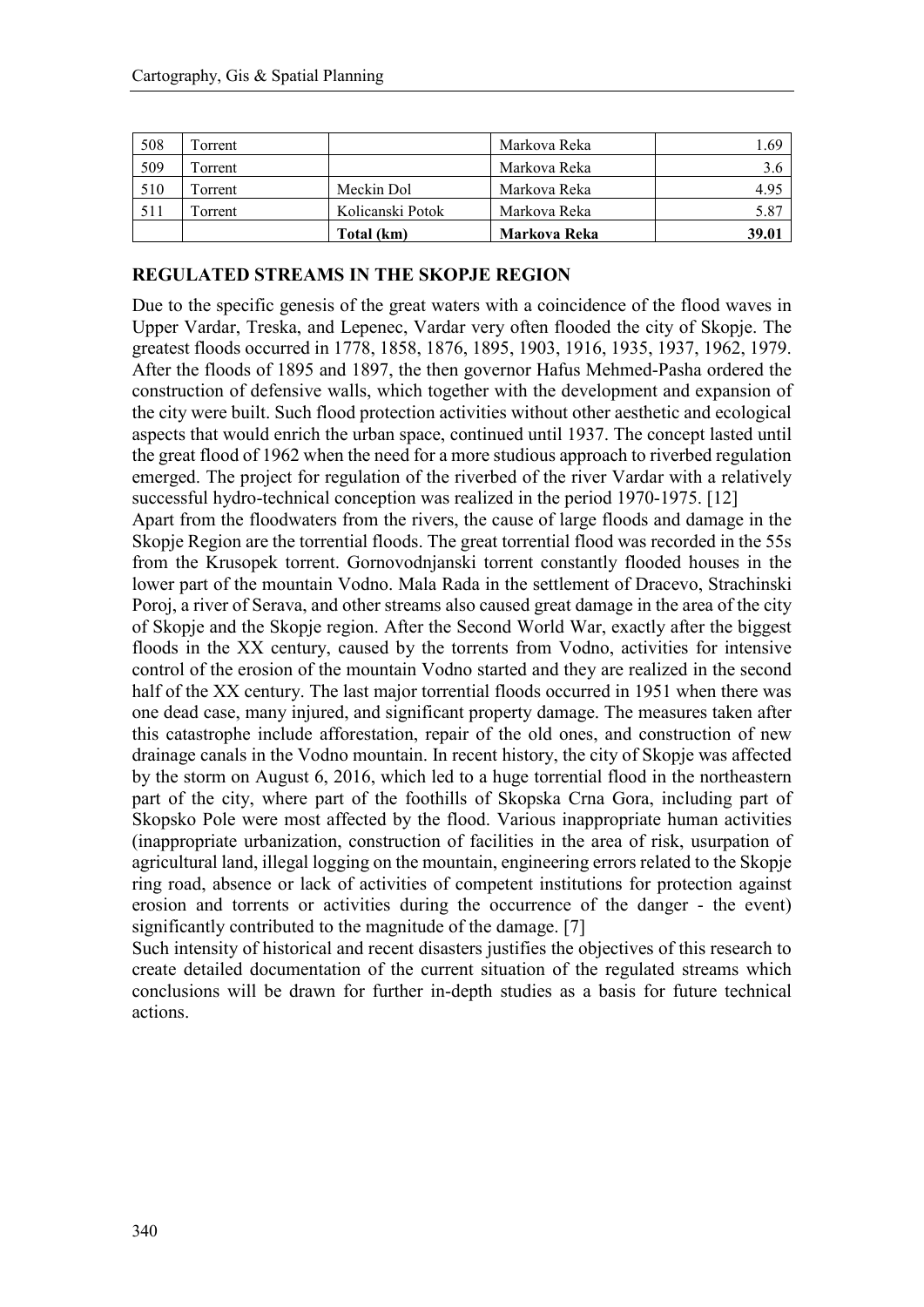

**Figure 2**. Regulated streams in the Skopje Region. Data source: Agency for real estate cadastre. Topographic map 1:25000. sheets (681-4-3.; 681-4-4.; 682-3-3.; 731-2-1.; 731-2-2.; 732-1-1.) Skopje, AREC, 2004;

The documentation process of this phase of the research identifies the forms of the existing regulation of the recorded streams in an appropriate classification. Analyzed and grouped according to their river basin (with Vardar as the main recipient and on the level of its subsets) the forms and conditions of regulation are presented in the following order: 1) Vardar (id: 1000);

- a. Upper Vardar,
- b. Vodno torrents,
- c. Kisela Voda Dracevo,
- d. Skopsko pole,
- e. Skopska Crna Gora.
- 2) Treska (id: 2000);
- 3) Lepenec (id: 3000);
- 4) Serava (id: 4000);
- 5) Markova Reka (id: 5000);

Transferred to an appropriate tabular representation, each hydrographic unit representing a separate river basin has its id number where the first number assigns the belonging to the river basin (1000), the second the assignment to the subsets (1100), and the last 2 are ordinal numbers (1002).

Consequently, a database is created as operational documentation through direct cartographic processing in which the following characteristics are developed for each of the registered hydrographic objects:

- **id** number that expresses their affiliation and order,
- **Type of stream** according to the classification,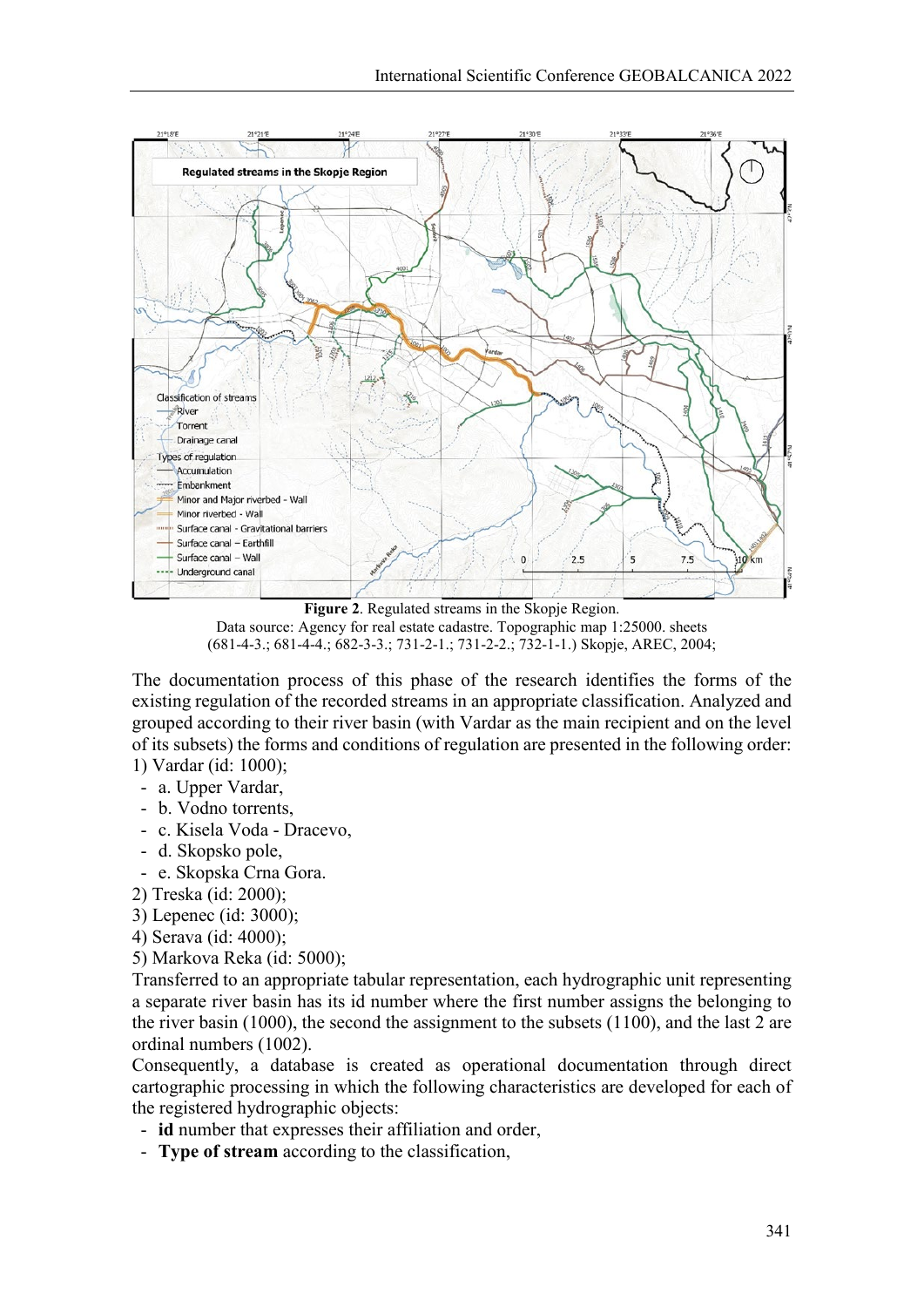- **Name of the stream** recorded from the cartographic substrate or the literature,
- **River basin** to which they belong,
- **Subset** to which they belong more specifically,
- **Type of regulation** observed in the field or the literature,
- **Regulation starting point**
- **Length of regulation** expressed in kilometers (km), obtained by digital processing,

## - **Regulation endpoint**

This structured database is tabularly processed and presented for each of the listed river basins and subsets for whose condition and form of regulation separate and aggregate data are obtained.

#### *1) Vardar*

Capital interventions and forms of regulation have been performed on the riverbed of the river Vardar. Due to the capacity, it possesses as a hydrographic object, on a larger scope of its riverbed, a type of regulation is performed from the minor and major riverbed - a wall of stone and mortar. The length of this regulation is about 14 km on both sides of the riverbed, and it starts from the bridge at the former factory Kuprom in the Skopje settlement Hrom, passes through the entire city and central area, and, ends after the village Gorno Lisice.

Additional regulations in the form of an embankment as a defensive line are made in the western and eastern parts of the river Vardar in the Skopje region. An embankment was built on the left side of the river Vardar in the western part of the city which starts at the bridge between the settlement Gjorce Petrov and the settlement Saraj and as a defensive line meanders at different distances from the riverbed of Vardar to the end of the settlement Hrom. An identical regulation facility was built in the eastern zone of the Skopje Region, starting at the end of the regulation with the minor and major riverbeds near the village of Gorno Lisice and ending at the village of Taor.

| id   | <b>Type</b> | Name   | Type of regulation                 | Length<br>(km) | Regulation<br>starting point             | Regulation<br>endpoint                     |
|------|-------------|--------|------------------------------------|----------------|------------------------------------------|--------------------------------------------|
| 1001 | River       | Vardar | Minor and Major<br>riverbed - Wall | 14.03          | 42° 0'4.662",<br>21° 22'38.49"           | 41° 58'33.31",<br>21° 30'14.07"            |
| 1002 | River       | Vardar | Minor and Major<br>riverbed - Wall | 14.18          | 42° 0'5.514",<br>21° 22'36.96"           | 41° 58'34.78",<br>21° 30'20.20"            |
| 1003 | River       | Vardar | Embankment                         | 3.74           | 42° 0'23.47",<br>21° 19'57.93"           | 41° 59'53.46",<br>21° 22'10.27"            |
| 1004 | River       | Vardar | Embankment                         | 2.34           | 41° 58'34.78",<br>21° 30'20.20"          | 41° 58'14.56",<br>21° 31'32.10"            |
| 1005 | River       | Vardar | Embankment                         | 0.57           | $41^{\circ}$ 58'14.75",<br>21° 31'59.42" | $41^{\circ}$ 58'7.313",<br>21° 32'18.51"   |
| 1006 | River       | Vardar | Embankment                         | 0.32           | 41° 57'39.95",<br>21° 32'56.93"          | 41° 57'30.59",<br>21° 32'57.06"            |
| 1007 | River       | Vardar | Embankment                         | 0.64           | 41° 56'37.13",<br>21° 34'3.295"          | $41^{\circ} 56' 18.40$ ",<br>21° 34'1.660" |
| 1008 | River       | Vardar | Embankment                         | 0.55           | 41° 56'20.36",<br>21° 34'1.133"          | 41° 56'4.786",<br>21° 34'3.386"            |
| 1009 | River       | Vardar | Embankment                         | 1.05           | $41^{\circ}$ 55'57.66",<br>21° 34'14.25" | 41° 55'25.54",<br>21° 34'23.16"            |

**Table 6**. Forms of regulation of the river Vardar in the Skopje Region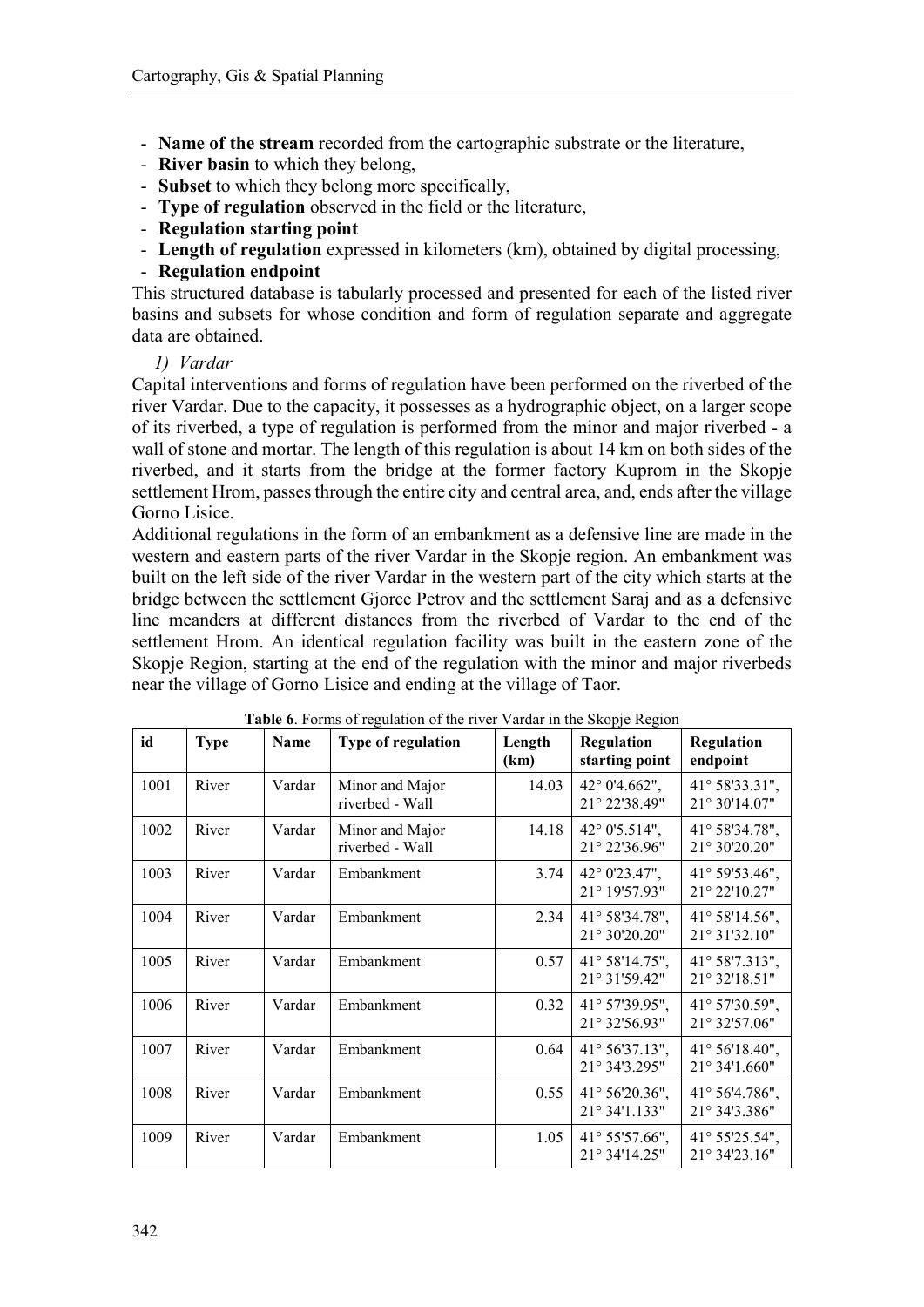| 1010 | River                | Vardar | Embankment |       | $11.34$   41° 58'2.927",<br>21° 32'33.72" | $\pm$ 41° 54'6.387".<br>  $21^{\circ} 36' 41.11''$ |
|------|----------------------|--------|------------|-------|-------------------------------------------|----------------------------------------------------|
|      | <b>Total</b><br>(km) | Vardar |            | 48.76 |                                           |                                                    |

# *a) Upper Vardar*

In the streams belonging to this part of the river basin of the river Vardar, no form of regulation has been identified.

# *b) Vodno torrents*

Due to the already mentioned natural disasters and phenomena that caused damage in the past in this part of the Skopje Region, technical and constructive interventions were necessary to regulate most of the torrential water streams from Mount Vodno. In this subset 20 regulated watercourses are registered in appropriate classification and form of regulation. Their regulation dates back to the 50s and 60s of the XX century, based on the project documentation (forest reclamation works, barriers, and regulations) from Poroj Projekt - Skopje. (Blinkov, Trendafilov, Minchev, Peshevski, 2017) According to the location characteristics, the torrents are grouped in the following hydrographic units: western, central, and eastern Vodno torrent series.

In the western series, forms of regulation are observed in the following torrential water streams: Bachvishta, Trnodol, Sultan Potok, and Kamen Dol. The regulation of the torrents is performed in the form of surface canals made of stone in cement mortar, wherein the steep parts of the streams additionally are performed by vertical gravitational barriers of the same material. A part of the regulated torrent Bachvishta has a constructed and covered canal. The other torrents such as Trnodol, Sultan Potok, and Kamen Dol are connected to a drainage canal that collects the water from the torrents and conducts it underground through the settlements Kozle, Taftalidze, and Karposh into the river Vardar.

In the area of the central series of torrents, forms of regulation have been observed in the following torrential watercourses: Kapishtec, Murtinec, and Gornovodnjanski torrents. The regulation of the surface canals is performed on the same principle from stone to cement mortar, with gravity partitions at specific positions in the field. The waters of the whole torrential series are occupied by an underground collection canal and conducted to the river Vardar.

The area of the eastern series is formed by the regulated Usjanski torrent, which was dimensioned to accept all torrential watercourses from the eastern series. But due to an incompletely implemented project, the waters of this series (torrential watercourses from Priporski Dol) flow down the streets through the regulated surface canal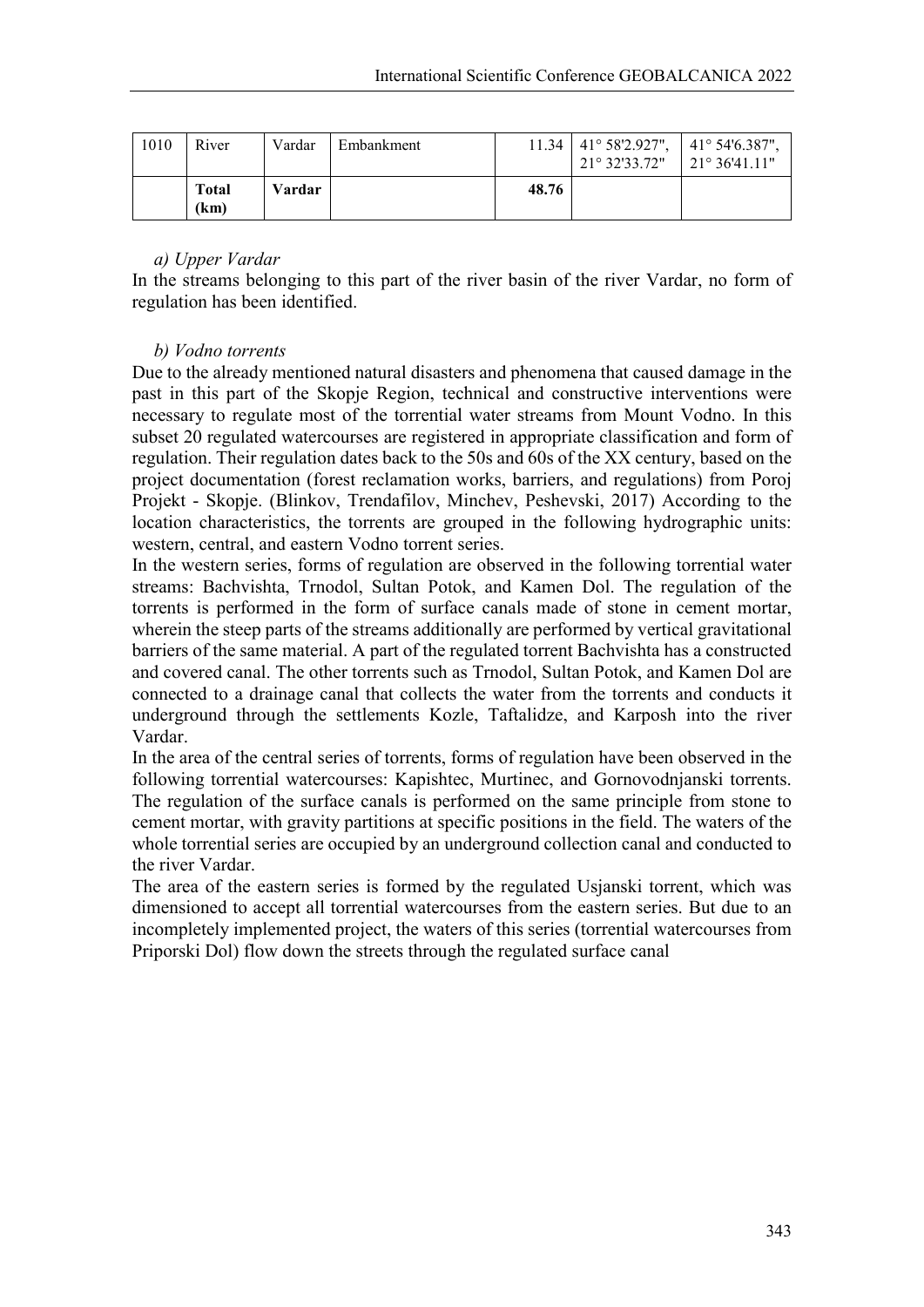|      | of the river basin of Vardar in the Skopje Region |                       |                 |        |                 |                             |  |
|------|---------------------------------------------------|-----------------------|-----------------|--------|-----------------|-----------------------------|--|
| id   | <b>Type</b>                                       | Name                  | <b>Type of</b>  | Length | Regulation      | Regulation                  |  |
|      |                                                   |                       | regulation      | (km)   | starting point  | endpoint                    |  |
| 1201 | Torrent                                           | Bacvista              | Surface canal - | 0.74   | 41° 59'26.77",  | 41° 59'48.44",              |  |
|      |                                                   |                       | Gravitational   |        | 21° 22'55.76"   | 21° 22'48.85"               |  |
|      |                                                   |                       | barriers        |        |                 |                             |  |
| 1202 | Torrent                                           | Bacvista              | Covered canal   | 0.52   | 41° 59'48.44",  | 42° 0'1.884",               |  |
|      |                                                   |                       |                 |        | 21° 22'48.85"   | 21° 22'35.40"               |  |
| 1203 | Torrent                                           | Sultan Potok          | Surface canal - | 0.63   | 41° 59'25.48",  | 41° 59'43.09",              |  |
|      |                                                   |                       | Gravitational   |        | 21° 23'25.94"   | 21° 23'36.96"               |  |
|      |                                                   |                       | barriers        |        |                 |                             |  |
| 1204 | Drainage                                          | Sultan Potok          | Surface canal - | 0.15   | 41° 59'43.09",  | 41° 59'46.13",              |  |
|      | canal                                             |                       | Walls           |        | 21° 23'36.96"   | 21° 23'41.85"               |  |
| 1205 | Torrent                                           | Kamenov Dol           | Surface canal - | 0.4    | 41° 59'14.30",  | 41° 59'32.80",              |  |
|      |                                                   |                       | Gravitational   |        | 21° 23'59.42"   | 21° 23'57.32"               |  |
|      |                                                   |                       | barriers        |        |                 |                             |  |
| 1206 | Drainage                                          | Western Vodno         | Covered canal   | 2.29   | 41° 59'32.80",  | 42° 0'27.81",               |  |
|      | canal                                             | series                |                 |        | 21° 23'57.32"   | 21° 23'34.07"               |  |
| 1207 | Drainage                                          | Western Vodno         | Surface canal - | 0.36   | 42° 0'27.81",   | 42° 0'35.81",               |  |
|      | canal                                             | series                | Walls           |        | 21° 23'34.07"   | 21° 23'45.10"               |  |
| 1208 | Drainage                                          | Western Vodno         | Surface canal - | 1.05   | 42° 0'27.81",   | 42° 0'40.44",               |  |
|      | canal                                             | series                | Walls           |        | 21° 23'34.07"   | 21° 24'16.32"               |  |
| 1209 | Drainage                                          | Western Vodno         | Covered canal   | 0.29   | 42° 0'40.44",   | 42° 0'39.39",               |  |
|      | canal                                             | series                |                 |        | 21° 24'16.32"   | 21° 24'28.93"               |  |
| 1210 | Drainage                                          | Western Vodno         | Surface canal - | 1.32   | 42° 0'39.39",   | $\overline{42}$ ° 0'34.72", |  |
|      | canal                                             | series                | Walls           |        | 21° 24'28.93"   | 21° 25'20.14"               |  |
| 1211 | Torrent                                           | Murtinec              | Surface canal - | 0.14   | 41° 58'51.90",  | 41° 58'54.89",              |  |
|      |                                                   |                       | Gravitational   |        | 21° 24' 21.87"  | 21° 24'25.38"               |  |
|      |                                                   |                       | barriers        |        |                 |                             |  |
| 1212 | Torrent                                           | Murtinec              | Surface canal - | 0.63   | 41° 58'54.89",  | 41° 58'54.71",              |  |
|      |                                                   |                       | Walls           |        | 21° 24'25.38"   | 21° 24'52.08"               |  |
| 1213 | Torrent                                           | Gornodnjanski         | Surface canal - | 0.56   | 41° 58' 47.61", | 41° 58'59.70",              |  |
|      |                                                   | Poroj                 | Gravitational   |        | 21° 24'44.06"   | 21° 25'1.294"               |  |
|      |                                                   |                       | barriers        |        |                 |                             |  |
| 1214 | Torrent                                           | Gornodnjanski         | Surface canal - | 0.3    | 41° 58'49.11",  | 41° 58' 58.57",             |  |
|      |                                                   | Poroj                 | Gravitational   |        | 21° 25'8.650"   | 21° 25'6.218"               |  |
|      |                                                   |                       | barriers        |        |                 |                             |  |
| 1215 | Torrent                                           | Central Vodno         | Covered canal   | 2.59   | 41° 58'58.57",  | 42° 0'5.468",               |  |
|      |                                                   | series                |                 |        | 21° 25'6.218"   | 21° 25'45.69"               |  |
| 1216 | Torrent                                           | Kisela Voda           | Surface canal - | 0.85   | 41° 97'60.15",  | 41° 97'33.09",              |  |
|      |                                                   |                       | Walls           |        | 21° 43'04.98"   | 21° 43'66.81"               |  |
| 1217 | Torrent                                           | Priporski Dol         | Surface canal - | 0.26   | 41° 58'16.89",  | 41° 58'23.28",              |  |
|      |                                                   |                       | Gravitational   |        | 21° 25'56.14"   | 21° 26'0.817"               |  |
|      |                                                   |                       | barriers        |        |                 |                             |  |
| 1218 | Torrent                                           | Priporski Dol         | Surface canal - | 0.04   | 41° 97'57.10",  |                             |  |
|      |                                                   |                       | Gravitational   |        | 21° 42'95.97"   |                             |  |
|      |                                                   |                       | barriers        |        |                 |                             |  |
|      | <b>Total</b>                                      | <b>Vodno</b> torrents |                 | 13.2   |                 |                             |  |
|      | (km)                                              |                       |                 |        |                 |                             |  |

|  | Table 7. Forms of regulation of the Vodno torrents as a part |  |  |  |
|--|--------------------------------------------------------------|--|--|--|
|  | of the river hasin of Vardar in the Skopie Region            |  |  |  |

# *c) Kisela Voda - Dracevo*

The following 3 torrential watercourses have been documented in this area: Usjanski Poroj (Golemi Kamenja), Mara Rada, and Krnjeva Reka. Usjanski Poroj (Golemi Kamenja) is formed opposite the village Usje, flows through the village Usje, settlement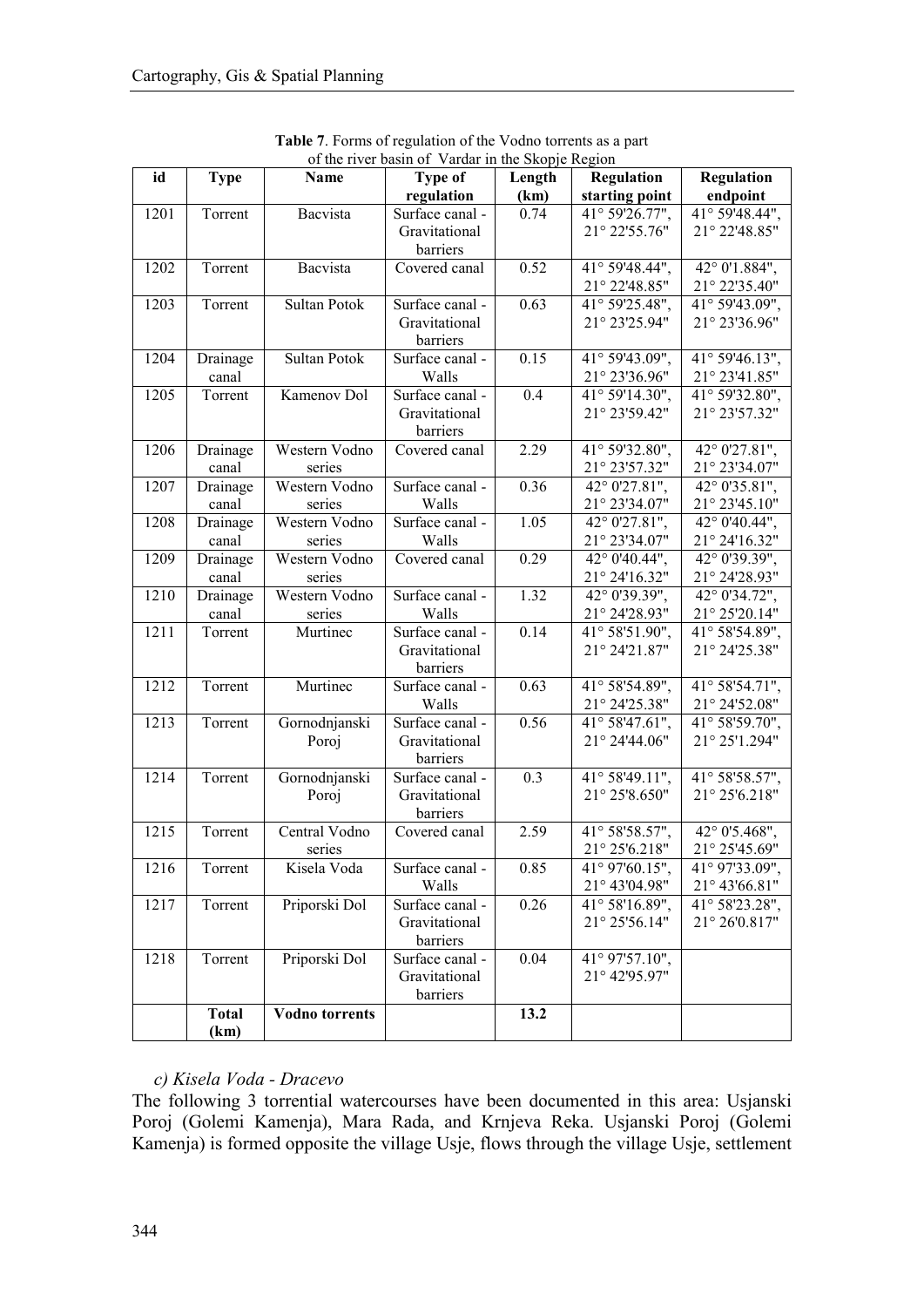Usje, settlement Gorno Lisice and through a regulated riverbed flows into the river Vardar. The regulation was performed in the same period as the Vodno torrents, using the same construction principles and building materials.

Mala Rada is a regulated riverbed with vertical gravitational barriers that collects water from the settlement of Dracevo, the village of Studenicani, and the village of Zelenikovo. The riverbed is regulated to the inflow into the river Vardar.

| id   | <b>Type</b> | <b>Name</b>    | <b>Type of</b>  | Length | Regulation              | Regulation              |
|------|-------------|----------------|-----------------|--------|-------------------------|-------------------------|
|      |             |                | regulation      | (km)   | starting point          | endpoint                |
| 1301 | Torrent     | Golemi         | Surface canal - | 0.24   | 41° 57'43.96",          | 41° 57'49.21",          |
|      |             | Kamenja        | Gravitational   |        | 21° 27'33.74"           | 21° 27'39.43"           |
|      |             |                | <b>barriers</b> |        |                         |                         |
| 1302 | Drainage    | Usjanski Poroj | Surface canal - | 3.84   | 41° 57'49.21",          | $41^{\circ}$ 58'36.42", |
|      | canal       |                | Wall            |        | 21° 27'39.43"           | 21° 30'4.555"           |
| 1303 | Drainage    | Mala Rada      | Surface canal   | 4.29   | 41° 55' 55.88",         | 41° 55' 57.47",         |
|      | canal       |                | – Wall          |        | 21° 31'19.99"           | 21° 34'15.43"           |
| 1304 | Torrent     | Mala Rada      | Surface canal - | 0.65   | 41° 55'37.98".          | 41° 55' 55.88",         |
|      |             |                | Gravitational   |        | 21° 31'6.904"           | 21° 31'19.99"           |
|      |             |                | <b>barriers</b> |        |                         |                         |
| 1305 | Drainage    | Mala Rada      | Surface canal   | 2.86   | $41^{\circ}$ 56'48.09", | 41° 56'16.20",          |
|      | canal       |                | – Wall          |        | 21° 30'46.11"           | 21° 32'29.92"           |
| 1306 | Drainage    | Krnjeva Reka   | Surface canal - | 2.39   | 41° 55'21.68",          | 41° 55'59.79",          |
|      | canal       |                | Wall            |        | 21° 31'56.55"           | 21° 33'21.16"           |
|      | Total       | Kisela Voda -  |                 | 14.27  |                         |                         |
|      | (km)        | <b>Dracevo</b> |                 |        |                         |                         |

**Table 8**. Forms of regulation of the Kisela Voda - Dracevo torrents as a part of the river basin of the Vardar in the Skopje Region

#### *d) Skopsko Pole*

The drainage system "Skopsko Pole" consists of the main peripheral canal Singelic-Taor, two main canals, and a tertiary network. The total length of all canals is about 40 km. The total drainage area is 6600 ha. The drainage system consists of two subsystems "Upper Zone" with 4500 ha and "Lower Zone" with 2100 ha and a peripheral canal. The collection canals are regulated either in the form of a stone wall in cement mortar or the form of eartfill surface canals. The "Skopsko Pole" system, in addition to its drainage function for the northeastern part of the Skopje Region, is important because it accepts all torrential watercourses from Skopska Crna Gora and through its main peripheral canal, Singelic-Taor leads them to the river Vardar.

**Table 9**. Forms of regulation of the Skopsko Pole drainage canals as a part of the river basin of the Vardar in the Skopje Region

|      | F.I = === <del>A</del> === |                  |               |        |                   |                   |  |  |
|------|----------------------------|------------------|---------------|--------|-------------------|-------------------|--|--|
| id   | <b>Type</b>                | <b>Name</b>      | Type of       | Length | <b>Regulation</b> | <b>Regulation</b> |  |  |
|      |                            |                  | regulation    | (km)   | starting point    | endpoint          |  |  |
| 1401 | Drainage                   | Main peripheral  | Minor         | 2.97   | 41° 55'20.12",    | 41° 54' 6.165",   |  |  |
|      | canal                      | canal "Singelic- | riverbed -    |        | 21° 38'5.263"     | 21° 36'43.38"     |  |  |
|      |                            | Taor"            | Wall          |        |                   |                   |  |  |
| 1402 | Drainage                   | Main peripheral  | Minor         | 2.95   | 41° 55'19.35",    | 41° 54'5.602",    |  |  |
|      | canal                      | canal "Singelic- | riverbed -    |        | 21° 38'6.102"     | 21° 36'44.92"     |  |  |
|      |                            | Taor"            | Wall          |        |                   |                   |  |  |
| 1404 | Drainage                   | Main canal       | Surface canal | 17.22  | 42° 1'15.99",     | 41° 54' 6.551",   |  |  |
|      | canal                      |                  | – Wall        |        | 21° 32'38.96"     | 21° 36'42.73"     |  |  |
| 1405 | Drainage                   | Tertiary         | Surface canal | 5.06   | 41° 56' 54.81",   | 41° 55'22.72",    |  |  |
|      | canal                      | network          | $-$ Earthfill |        | 21° 35'39.13"     | 21° 38'6.665"     |  |  |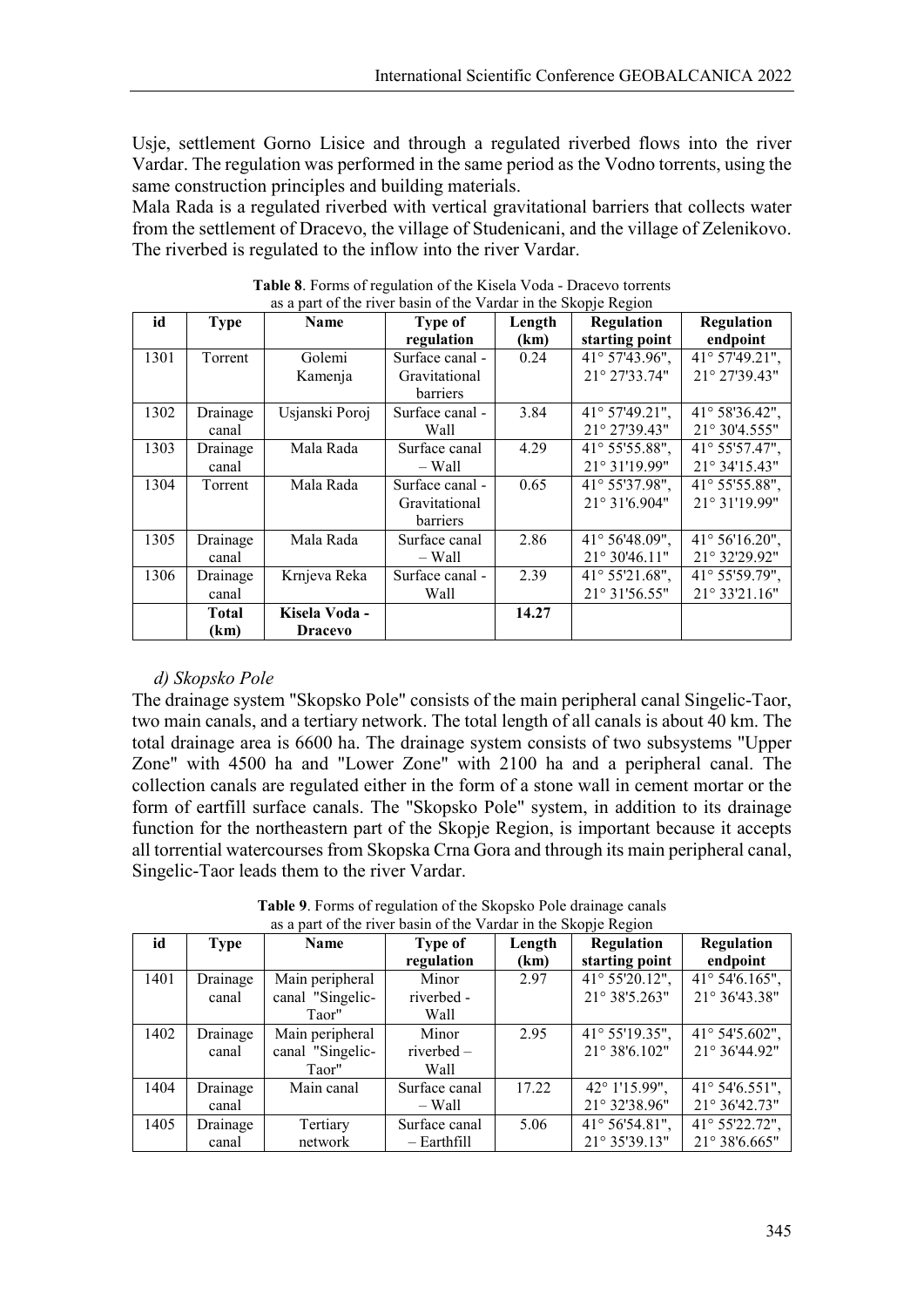| 1406 | Drainage     | Tertiary            | Surface canal - | 10.17 | 41° 59'24.99",          | 41° 58'39.19".  |
|------|--------------|---------------------|-----------------|-------|-------------------------|-----------------|
|      | canal        | network             | Earthfill       |       | 21° 28'56.91"           | 21° 35'8.554"   |
| 1407 | Drainage     | Tertiary            | Surface canal   | 7.15  | 42°1'7.660",            | 42° 0'0.525",   |
|      | canal        | network             | $-$ Earthfill   |       | 21° 29'7.849"           | 21° 33'20.08"   |
| 1408 | Drainage     | Tertiary            | Surface canal   | 2.31  | $41^{\circ}$ 59'47.46". | 41° 59'1.538".  |
|      | canal        | network             | $-$ Earthfill   |       | 21° 33'48.21"           | 21° 33'9.420"   |
| 1409 | Drainage     | Main peripheral     | Surface canal   | 21.27 | 42° 1'31.47".           | 41° 55'19.58".  |
|      | canal        | canal "Singelic-    | – Wall          |       | 21° 29'52.26"           | 21° 38'5.815"   |
|      |              | Taor"               |                 |       |                         |                 |
| 1409 | Drainage     | Tertiary            | Surface canal   | 1.6   | 41° 59'44.57",          | 41° 58' 53.99", |
|      | canal        | network             | – Earthfill     |       | $21^{\circ}$ 34'12.40"  | 21° 33'57.14"   |
| 1410 | Drainage     | Tertiary            | Surface canal   | 4.78  | 41° 59'25.88",          | 41° 57'23.07".  |
|      | canal        | network             | – Wall          |       | 21° 35'15.45"           | 21° 35'33.56"   |
| 1411 | River        | Suva Reka           | Surface canal - | 6.95  | 41° 59'49.24".          | 41° 56'40.86".  |
|      |              |                     | Earthfill       |       | 21° 38'56.17"           | 21° 37'24.00"   |
|      | <b>Total</b> | <b>Skopsko Pole</b> |                 | 82.43 |                         |                 |
|      | (km)         |                     |                 |       |                         |                 |

#### *e) Skopska Crna Gora*

In this area, 5 regulated forms of torrential watercourses have been recorded: Cresevska Reka, Stracinska Dreza, Brnjarski Poroj, and Trliste.

Creshevska Reka, as the largest stream of this torrential series, was regulated in the 50s, and 60s of the XX century, when most of Skopsko Pole was agricultural land. The regulated riverbed passes through the villages of Bulacani and Cresevo and downstream crosses the ring road, where the regulation ends. The riverbed is made of a surface earthfill canal with gravity partitions built of stone in cement mortar.

Stracinska Dreza was regulated in the same period. In the upper gorge, the torrential watercourse is arranged with gravity barriers from stone to cement mortar. Downstream, through the village of Stracinci to the collection-peripheral canal, the riverbed is regulated as a surface earthfill canal with gravity partitions.

Opposite the village of Brnjarci, the torrential watercourse Brnjarski Poroj is regulated with gravity barriers made of stone in cement mortar. Downstream, through the village, up to the inflow into the collection canal, the riverbed is regulated as a surface earthfill canal with gravity partitions.

|      |             | as a part of the river basin of the Vardar in the Skopje Region |                 |        |                        |                        |
|------|-------------|-----------------------------------------------------------------|-----------------|--------|------------------------|------------------------|
| id   | <b>Type</b> | <b>Name</b>                                                     | <b>Type of</b>  | Length | <b>Regulation</b>      | <b>Regulation</b>      |
|      |             |                                                                 | regulation      | (km)   | starting point         | endpoint               |
| 1501 | Torrent     | Trliste                                                         | Surface canal   | 0.63   | $42^{\circ}$ 2'6.626", | 42° 1'48.85",          |
|      |             |                                                                 | $-$ Wall        |        | 21° 29'27.31"          | 21° 29'18.38"          |
| 1502 | Torrent     | Rastanski Potok                                                 | Surface canal   | 0.86   | 42° 1'57.04".          | 42° 1'31.47".          |
|      |             |                                                                 | $-$ Wall        |        | 21° 29'39.76"          | 21° 29'52.26"          |
| 1503 | Torrent     | Cresevska Reka                                                  | Surface canal   | 2.51   | 42° 2'50.26",          | 42° 1'34.44".          |
|      |             |                                                                 | – Earthfill     |        | 21° 30'35.73"          | 21° 30'29.04"          |
| 1504 | Torrent     | Cresevska Reka                                                  | Surface canal   | 2.29   | 42° 3'56.77".          | $42^{\circ}$ 2'50.26". |
|      |             |                                                                 | - Gravitational |        | 21° 30'18.22"          | 21° 30'35.73"          |
|      |             |                                                                 | <b>barriers</b> |        |                        |                        |
| 1505 | Torrent     | <b>Stracinska</b>                                               | Surface canal   | 0.66   | 42° 1'59.33",          | 42° 1'42.95",          |
|      |             | Dreza                                                           | – Wall          |        | $21^{\circ}31'59.70"$  | 21° 32'7.319"          |
| 1506 | Torrent     | Stracinska                                                      | Surface canal   | 1.19   | 42° 2'34.79".          | 42° 1'59.33",          |
|      |             | Dreza                                                           | $-$ Earthfill   |        | 21° 32'13.00"          | 21° 31'59.70"          |

**Table 10.** Forms of regulation of the Skopska Crna Gora torrents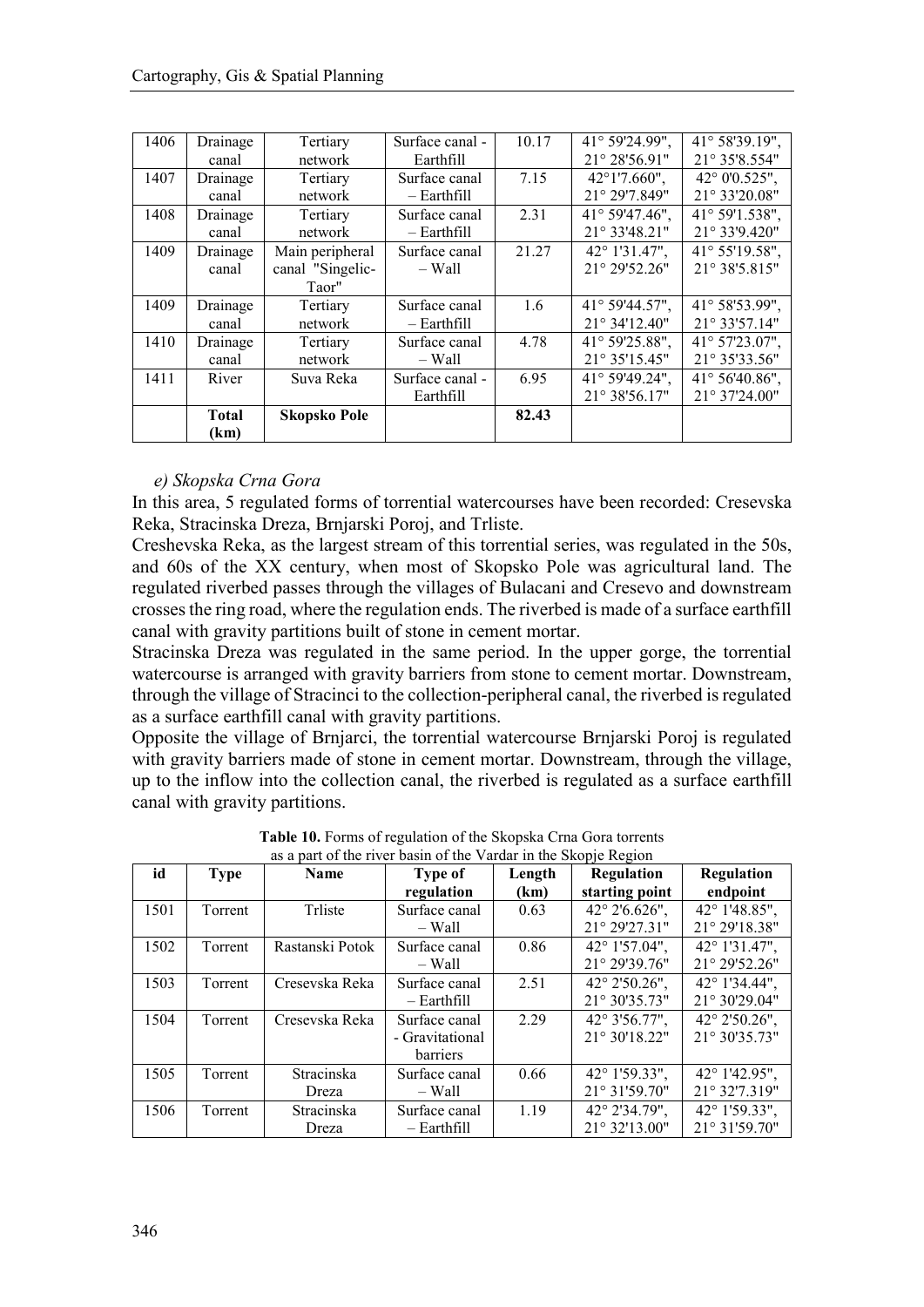| 1507 | Torrent      | <b>Stracinska</b> | Surface canal   | 0.87  | $42^{\circ}3'0.629",$ | 42° 2'34.79", |
|------|--------------|-------------------|-----------------|-------|-----------------------|---------------|
|      |              | Dreza             | - Gravitational |       | 21° 32'12.43"         | 21° 32'13.00" |
|      |              |                   | barriers        |       |                       |               |
| 1508 | Torrent      | Brnjarski Poroj   | Surface canal   | 1.1   | 42° 2'4.268",         | 42° 1'30.96", |
|      |              |                   | $-$ Earthfill   |       | 21° 32'54.50"         | 21° 32'41.67" |
| 1509 | Torrent      | Brnjarski Poroj   | Surface canal   | 0.46  | 42° 2'17.29",         | 42° 1'30.96", |
|      |              |                   | - Gravitational |       | 21° 33'3.196"         | 21° 32'41.67" |
|      |              |                   | barriers        |       |                       |               |
|      | <b>Total</b> | Skopska Crna      |                 | 10.57 |                       |               |
|      | (km)         | Gora              |                 |       |                       |               |

## *2) Treska*

No form of riverbed regulation is identified on the Treska River. This condition is because two artificial accumulations have been built on their course in the high gorge, which is a sufficient regulatory factor for the river. Additionally, with the construction of the artificial lake Treska, the riverbed gets an additional moment of regulation taking into account the lake as an accumulation capacity in case of bigger water inflows.

## *3) Lepenec*

The Lepenec riverbed is regulated only in the lower course, before the inflow into the river Vardar, in a length of 800 meters. The width of the riverbed with meanders, sand springs, and vegetation ranges from 400 meters wide near the village of Orman and the ring road to 70-40 meters near the confluence with the Vardar. Before the inflow into the river Vardar, two cascades were made to reduce the longitudinal fall of the riverbed. Although the river of Lepenec is one of the three rivers that can bring huge flood waves in Skopje, as well as overflow the river, still no serious technical and construction approach has been approached in the context of regulation of its riverbed.

| id   | <b>Type</b>  | <b>Name</b> | Type of         | Length | Regulation             | Regulation             |
|------|--------------|-------------|-----------------|--------|------------------------|------------------------|
|      |              |             | regulation      | (km)   | starting point         | endpoint               |
| 3001 | River        | Lepenec     | Minor           | 0.79   | 42° 0'51.95",          | 42° 0'45.85",          |
|      |              |             | riverbed $-$    |        | 21° 22'27.74"          | 21° 23'0.439"          |
|      |              |             | Wall            |        |                        |                        |
| 3002 | River        | Lepenec     | Minor           | 0.75   | $42^{\circ}$ 0'50.99", | $42^{\circ}$ 0'44.89", |
|      |              |             | riverbed $-$    |        | $21^{\circ} 22'27.63"$ | 21° 22'58.63"          |
|      |              |             | Wall            |        |                        |                        |
| 3003 | River        | Lepenec     | Embankment      | 0.77   | 42° 1'22.60",          | 42° 1'2.413",          |
|      |              |             |                 |        | 21° 21'53.86"          | 21° 22'8.947"          |
| 3004 | River        | Lepenec     | Embankment      | 1.12   | 42° 1'17.93".          | 42° 0'51.95".          |
|      |              |             |                 |        | 21° 21'59.88"          | 21° 22'27.74"          |
| 3005 | Drainage     |             | Surface canal - | 8.12   | 42° 2'55.77".          | $42^{\circ}$ 0'37.67". |
|      | canal        |             | Wall            |        | 21° 21'59.58"          | 21° 19'20.61"          |
| 3006 | Drainage     |             | Surface canal - | 2.94   | 42° 3'14.52",          | 42° 1'54.55",          |
|      | canal        |             | Wall            |        | 21° 20'58.18"          | 21° 21'16.55"          |
|      | <b>Total</b> | Lepenec     |                 | 14.49  |                        |                        |
|      | (km)         |             |                 |        |                        |                        |

**Table 11**. Forms of regulation of the river Lepenec in the Skopje Region

#### *4) Serava*

The river of Serava as a torrential river in the past caused damage and losses in its old stream that passed through the central city area of the city (Old Bazaar). For these reasons, with the deviation of the riverbed, its flow was changed and today, through an openly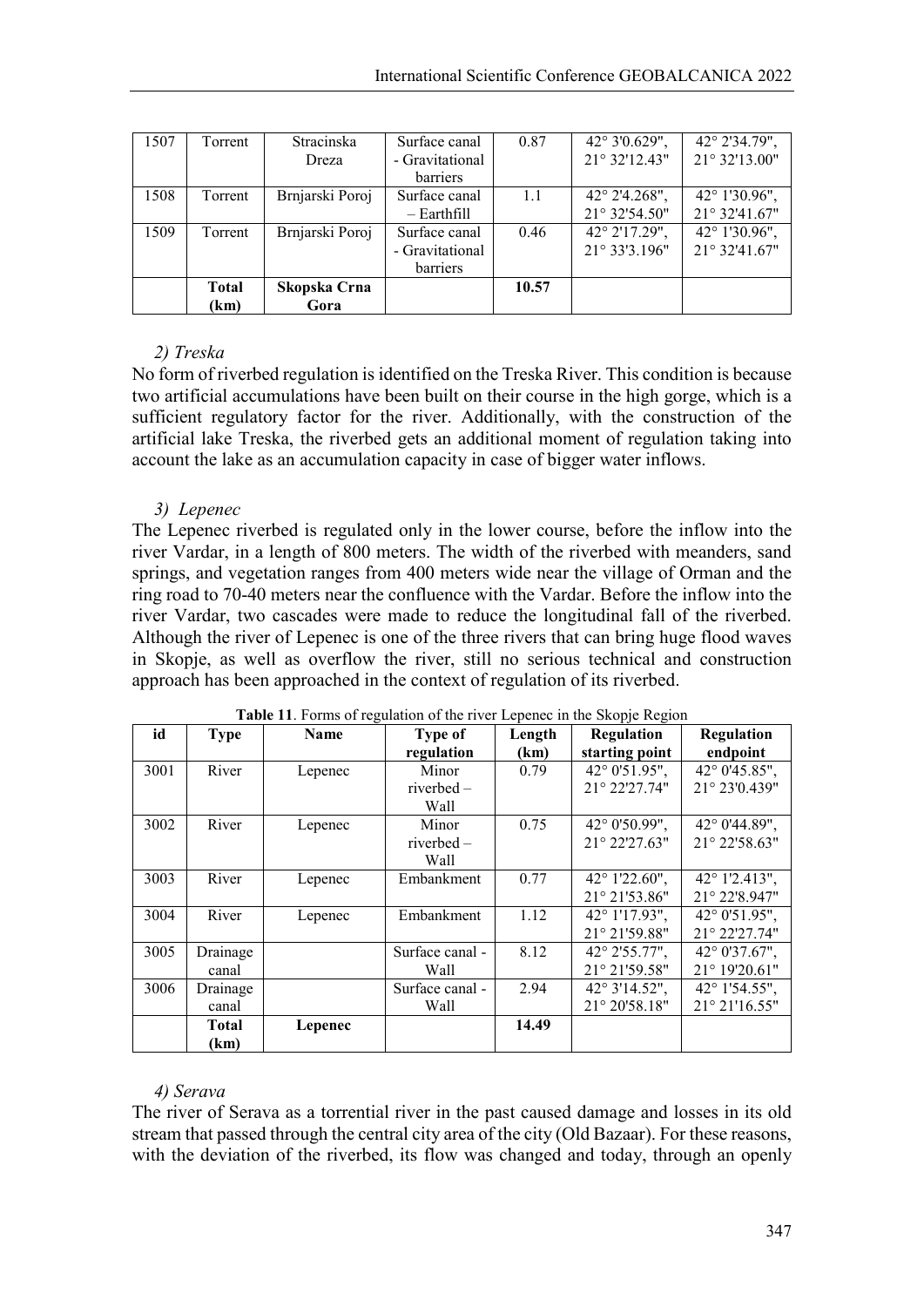regulated riverbed, the river flows into the river Vardar. Its riverbed was subject to regulation through 3 stages. The projects defined the arrangement of the riverbed to the village Radishani in a length of 10 km. The regulation started after the flood of the city of Skopje in 1962 and the earthquake in 1963. In the first phase, the riverbed in the length of 1.9 km was regulated, at the foot of the settlement Butel. Then, the second phase is realized with a deviation of the river flow to the west of a total length of 3.7 km. The third phase includes regulation in the length of 1.6 km and a determined riverbed with gravity barriers in the length of 2.6 km. From the settlement Butel to the confluence of the river Vardar, the regulation is performed as a canal with a trapezoidal profile, with a coated bottom and slopes. (Source: Main project for regulation of Serava river - III stage, Institute for Water Economy of RM).

| id   | <b>Type</b>  | Name   | <b>Type of</b><br>regulation | Length<br>(km) | r., <del>.</del><br>Regulation<br>starting | Regulation<br>endpoint |
|------|--------------|--------|------------------------------|----------------|--------------------------------------------|------------------------|
|      |              |        |                              |                | point                                      |                        |
| 4001 | River        | Serava | Surface canal                | 6.1            | $42^{\circ}$ 2'43.65",                     | $42^{\circ}$ 0'47.24", |
|      |              |        | – Wall                       |                | 21° 26'32.33"                              | 21° 24'51.42"          |
| 4003 | River        | Serava | Surface canal                | 0.21           | 42° 3'8.819",                              | 42° 3'4.661",          |
|      |              |        | $-$ Wall                     |                | 21° 27'2.223"                              | 21° 26' 55.41"         |
| 4005 | River        | Serava | Surface canal                | 2.44           | $42^{\circ}4'0.021"$ ,                     | 42° 2'49.11",          |
|      |              |        | $-$ Earthfill                |                | 21° 27'12.72"                              | $21^{\circ} 26'30.70"$ |
| 4006 | River        | Serava | Surface canal -              | 1.74           | 42° 4'44.82",                              | 42° 4'0.021",          |
|      |              |        | Gravitational                |                | 21° 26'35.91"                              | 21° 27'12.72"          |
|      |              |        | barriers                     |                |                                            |                        |
|      | <b>Total</b> | Serava |                              | 10.49          |                                            |                        |
|      | (km)         |        |                              |                |                                            |                        |

**Table 12.** Forms of regulation of the river Serava in the Skopje Region

# *5) Markova Reka*

Markova Reka is a typical torrential river that in the past on several occasions caused damage and consequences on a larger scale (floods, collapsed bridges, damaged buildings, etc.), but in the scope of its riverbed are not yet recorded forms of regulation.

# **RECOMMENDATIONS FOR REGULATION AND REHABILITATION OF THE RIVERBEDS IN THE SKOPJE REGION**

Following the process of documentation of the streams and the forms of their regulation, recommendations for regulation and rehabilitation of specifically defined zones of the riverbeds in the Skopje region are defined. This step is aimed at deepening the observation and improving the conditions in the riverbeds by noticing various anthropogenic influences and reducing the intensity of maintenance of existing regulation facilities.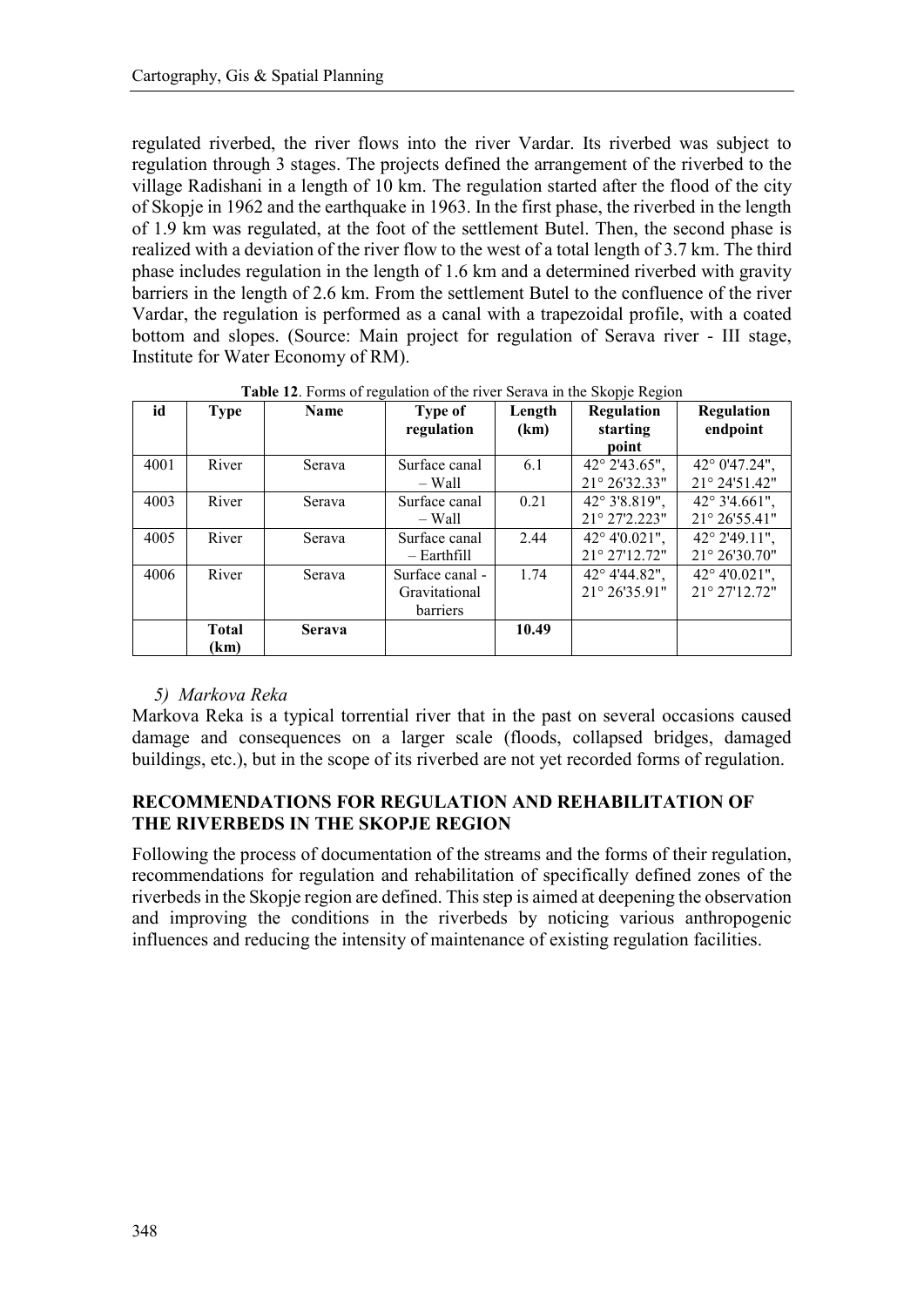

**Figure 3**. Recommendations for regulation and rehabilitation of the riverbeds in the Skopje Region Data source: Agency for real estate cadastre. Topographic map 1:25000. sheets (681-4-3.; 681-4-4.; 682-3-3.; 731-2-1.; 731-2-2.; 732-1-1.) Skopje, AREC, 2004;

This phase of the research identifies the positions in the watercourses for which regulation or rehabilitation and maintenance are proposed in their appropriate classification. Analyzed and grouped according to their river basin (with Vardar as the main recipient and on the level of its subsets) the recommendations are presented in the following order: 6) Vardar (id: 10000);

- a. Upper Vardar,
- b. Vodno torrents,
- c. Kisela Voda Dracevo,
- d. Skopsko pole,
- e. Skopska Crna Gora.
- 7) Treska (id: 20000);
- 8) Lepenec (id: 30000);
- 9) Serava (id: 40000);
- 10) Markova Reka (id: 50000);

Transferred to an appropriate tabular representation, each hydrographic unit representing a separate river basin has its id number where the first number assigns the belonging to the river basin (10000), the second the assignment to the subsets (11000), and the last 3 are ordinal numbers (10003).

Consequently, a database is created as operational documentation through direct cartographic processing in which for each recommendation for regulation or rehabilitation of hydrographic facilities the following characteristics are developed:

- • **id** number that expresses their affiliation and order,
- • **Type of stream** according to the classification,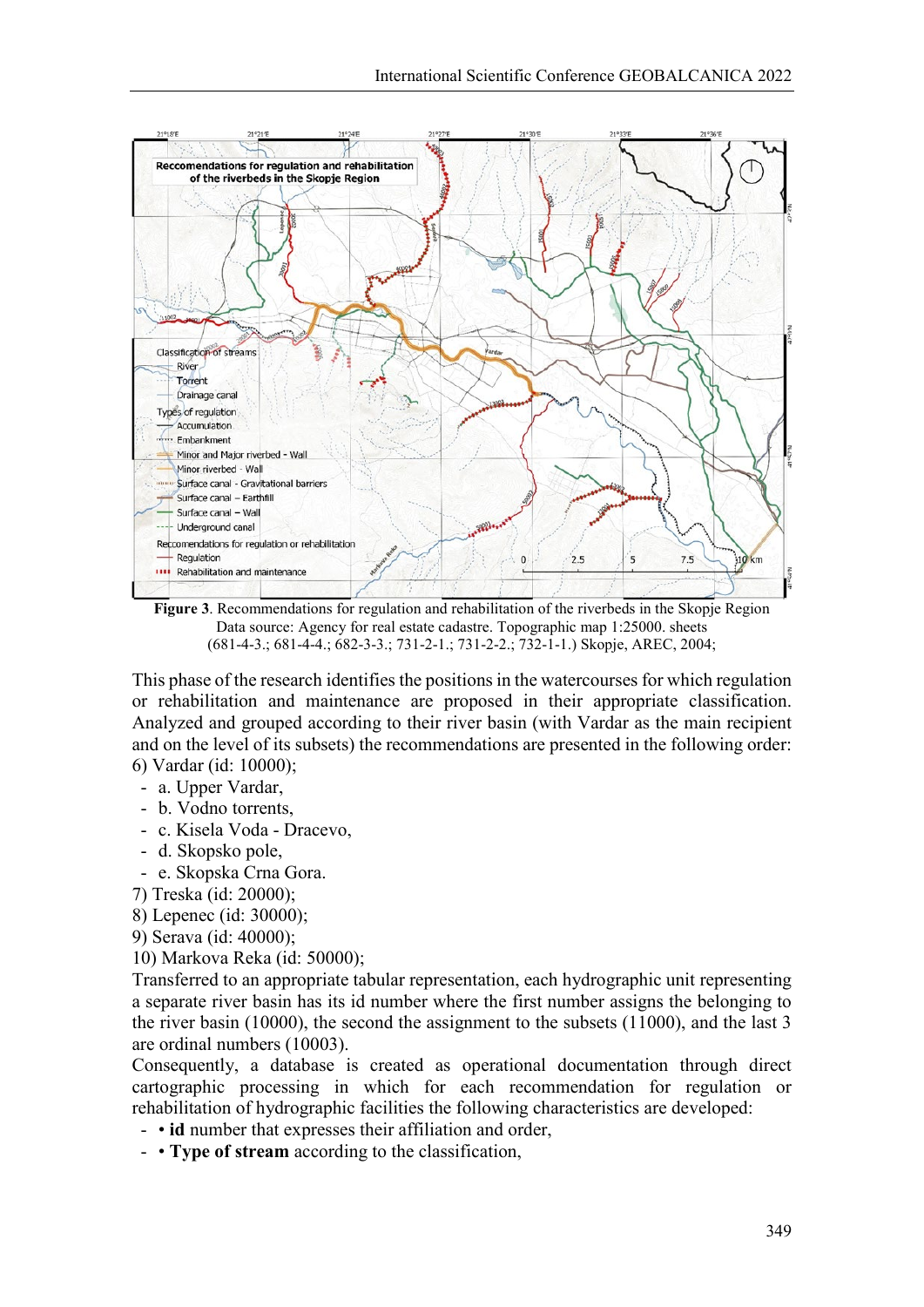- • **Name of the stream** recorded from the cartographic substrate or the literature,
- **River basin** to which they belong,
- • **Subset** to which they belong more specifically,
- • **Status of regulation** observed on the field or in the literature,
- • **Condition of the regulation** observed on the field or in the literature,
- • **Recommendations for regulation** or rehabilitation
- • **Length of recommendation for regulation** expressed in kilometers (km), obtained by digital processing,
- • **Recommendation starting point**
- **Recommendation endpoint**

This structured database is tabularly processed and presented for each of the listed river basins and subsets for whose recommendations for regulation or rehabilitation separate and aggregate data are obtained.

#### *1) Vardar*

The riverbed of the river Vardar, as the main hydrographic element and river basin, has the highest degree of regulation within the Skopje valley. However, there are zones in which the continuity of regulation is interrupted, and thus the possibility of movement along the riverbed. As well as anthropogenic influences are observed stimulated by the development and expansion of the surrounding settlements, which lead to damage and direct interventions on the riverbed. In the western part of the city of Skopje, the river Vardar divides the settlements Gjorce Petrov and Hrom on the left side of the stream and Saraj and Karpos on the right side. The left side, which belongs to the settlement Gjorce Petrov is regulated by a defensive line - an embankment that is in good condition. This type of regulation ends in the settlement of Hrom, where next to the bridge, at the former factory Kuprom, no type of regulation is observed, and at the same time, the movement along the riverbed is interrupted. For that reason, it is recommended to continue the regulation of this part of the riverbed to connect with the main quay of the river Vardar regulated by the Major and Minor riverbeds.

On this part of the river, on the right side which belongs to the settlements Saraj and Karpos, and in which the villages Krushopek, Laka, and Dolno Nerezi exist, there is an intervention in the riverbed of anthropogenic influences, primarily waste and debris that is delayed for a long time on the edge of the riverbed and as such settles or plums directly into the river. For that reason, it is necessary to initially rehabilitate with regulation the riverbed along its entire length from the recreation center Saraj to the settlement Dolno Nerezi, where it is connected to the main quay of the river Vardar.

| id    | Type           | $\circ$<br>Name | <b>Status of regulation</b>      | <b>Condition of regulation</b>          |
|-------|----------------|-----------------|----------------------------------|-----------------------------------------|
| 10001 | River          | Vardar          | Unregulated                      | Anthropogenic influences                |
| 10002 | River          | Vardar          | Unregulated                      | Anthropogenic influences                |
| id    | Recommendation | Length<br>(km)  | Recommendation<br>starting point | Recommendation<br>endpoint              |
| 10001 | Regulation     | 3.19            | 42° 0'7.517",<br>21° 20'48.66"   | $42^{\circ}$ 0'4.662",<br>21° 22'38.49" |
| 10002 | Regulation     | 1.01            | 41° 59'56.41",<br>21° 22'6.902"  | 42° 0'5.514",<br>21° 22'36.96"          |
|       | Total (km)     | 4.2             |                                  |                                         |

**Table 13**. Recommendations for regulation or rehabilitation of the riverbed of the Vardar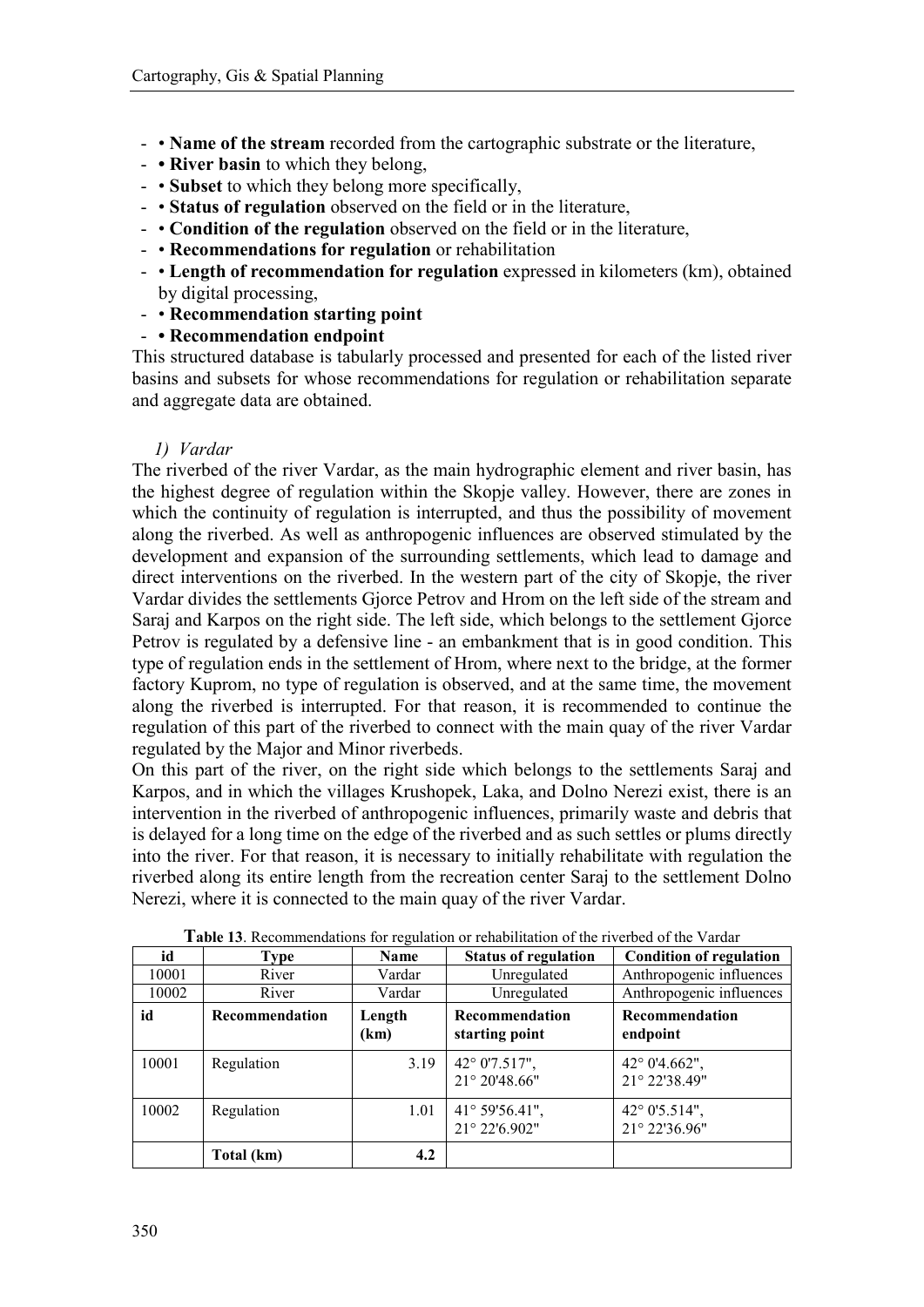## *a) Upper Vardar*

In the part of the riverbed of Vardar known as Upper Vardar, the presence of anthropogenic influences that date from recent times is noticeable. Significantly dominant built content is visible next to the right bank of the riverbed, where facilities have been built and operated for light industry and production. The intervention on the riverbed is also noticeable, where the green protection zone that existed before the appearance of these buildings has been completely annulled. For that reason, it is proposed to regulate the riverbed in the indicated move in the length of 3.61 km, which would be regulated on both sides of the flow.

|       | of the riverbed of the Vardar in the part of Upper Vardar |                      |                                  |                                |  |  |  |  |
|-------|-----------------------------------------------------------|----------------------|----------------------------------|--------------------------------|--|--|--|--|
| id    | <b>Type</b>                                               | <b>Name</b>          | <b>Status of regulation</b>      | <b>Condition of regulation</b> |  |  |  |  |
| 11001 | River                                                     | Vardar               | Unregulated                      | Anthropogenic influences       |  |  |  |  |
| 11002 | River                                                     | Vardar               | Unregulated                      | Anthropogenic influences       |  |  |  |  |
| id    | <b>Recommendations</b>                                    | Length<br>оf<br>(km) | Recommendation<br>starting point | Recommendation<br>endpoint     |  |  |  |  |
| 10001 | Regulation                                                | 3.61                 | 42° 0'22.67",<br>21° 17'38.54"   | 42° 0'21.84",<br>21° 19'59.81" |  |  |  |  |
| 10002 | Regulation                                                | 3.34                 | 42° 0'23.71",<br>21° 17'44.23"   | 42° 0'23.14",<br>21° 19'57.50" |  |  |  |  |
|       | Total (km)                                                | 6.95                 |                                  |                                |  |  |  |  |

| Table 14. Recommendations for regulation or rehabilitation |  |  |
|------------------------------------------------------------|--|--|
| of the riverbed of the Vardar in the part of Upper Vardar  |  |  |

#### *b) Vodno torrents*

In the torrential watercourses belonging to the Vodno torrents subsets as part of the river basin of Vardar, a state of insufficient maintenance of the built forms of regulation has been observed, which include surface channels of stone in cement mortar with gravity barriers at certain positions. Due to the absence of continuous maintenance, their functionality is drastically reduced and noticeable are overgrown on the longitudinal and vertical buildings with vegetation of all types, including trees. For that reason, it is recommended to rehabilitate and further maintain all buildings for regulation of this type, which include the torrential watercourses Kamenov Dol, Murtinec, Sultan Potok, Gornovodnjanski torrent, and Bachvishta.

|       | Vodno torrents as a part of the river basin of Vardar in the Skopje Region |               |                             |                                |  |  |  |
|-------|----------------------------------------------------------------------------|---------------|-----------------------------|--------------------------------|--|--|--|
| id    | Type                                                                       | <b>Name</b>   | <b>Status of regulation</b> | <b>Condition of regulation</b> |  |  |  |
| 12001 | Torrent                                                                    | Kamenov Dol   | Gravitational barriers      | Overgrown floodplains          |  |  |  |
| 12002 | Torrent                                                                    | Murtinec      | Gravitational barriers      | Overgrown floodplains          |  |  |  |
| 12003 | Torrent                                                                    | Sultan Potok  | Gravitational barriers      | Overgrown floodplains          |  |  |  |
| 12004 | Torrent                                                                    | Gornodnjanski | Gravitational barriers      | Overgrown floodplains          |  |  |  |
|       |                                                                            | Poroi         |                             |                                |  |  |  |
| 12005 | Torrent                                                                    | Gornodnjanski | Gravitational barriers      | Overgrown floodplains          |  |  |  |
|       |                                                                            | Poroi         |                             |                                |  |  |  |
| 12006 | Torrent                                                                    | Bacvista      | Gravitational barriers      | Overgrown floodplains          |  |  |  |

**Table 15.** Recommendations for regulation or rehabilitation of the dno torrents as a part of the river basin of Vardar in the Skopie Beg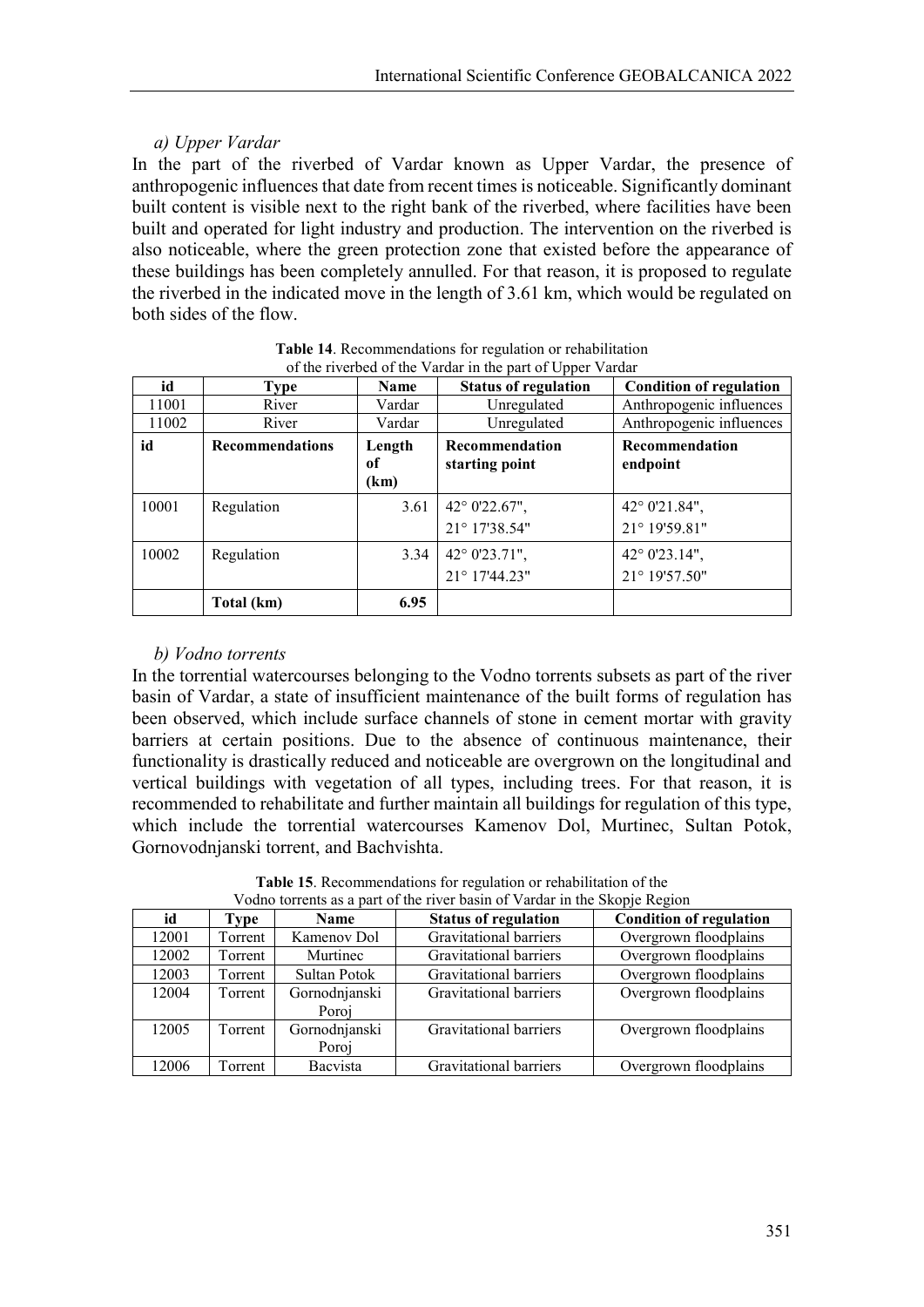| id    | <b>Recommendation</b> | Length (km) | <b>Recommendation</b> | <b>Recommendation</b> |
|-------|-----------------------|-------------|-----------------------|-----------------------|
|       |                       |             | starting point        | endpoint              |
| 12001 | Rehabilitation<br>and | 0.45        | 41° 59'14.30",        | 41° 59'28.44",        |
|       | maintenance           |             | 21° 23'59.42"         | 21° 23'57.66"         |
| 12002 | Rehabilitation<br>and | 0.14        | 41° 58'51.90",        | 41° 58'54.89".        |
|       | maintenance           |             | 21° 24'21.87"         | 21° 24'25.38"         |
| 12003 | Rehabilitation<br>and | 0.63        | 41° 59'25.48",        | 41° 59'43.09",        |
|       | maintenance           |             | 21° 23'25.94"         | 21° 23'36.96"         |
| 12004 | Rehabilitation<br>and | 0.3         | 41° 58'49.11",        | 41° 58' 58.57",       |
|       | maintenance           |             | 21° 25'8.650"         | 21° 25'6.218"         |
| 12005 | Rehabilitation<br>and | 0.56        | 41° 58' 47.61",       | 41° 58'59.70",        |
|       | maintenance           |             | 21° 24'44.06"         | 21° 25'1.294"         |
| 12006 | Rehabilitation<br>and | 0.74        | 41° 59'26.77",        | 41° 59'48.44",        |
|       | maintenance           |             | 21° 22'55.76"         | 21° 22'48.85"         |
|       | Total (km)            | 2.82        |                       |                       |

#### *c) Kisela Voda - Dracevo*

The torrents built in the section Kisela Voda - Dracevo, which belongs to the river basin of Vardar noticeably is significantly reduced water flow as a result of the overgrown riverbed with the ground, shrubby and woody vegetation, waste of any nature, and deformed slopes of the riverbeds. For that reason, it is proposed cleaning, rehabilitation, and continuous maintenance of the collection canals Krnjeva Reka, Mala Rada, and the crucial Usjanski Poroj.

**Table 16**. Recommendations for regulation or rehabilitation of the Kisela Voda - Dracevo torrents as a part of the river basin of Vardar in the Skopje Region

| id    | Type    | <b>Name</b>    | <b>Status of regulation</b> | <b>Condition of regulation</b> |
|-------|---------|----------------|-----------------------------|--------------------------------|
| 3001  | Torrent | Krnieva Reka   | Surface canal – Wall        | Overgrown with vegetation      |
| 13002 | Torrent | Mala Rada      | Surface canal – Wall        | Overgrown with vegetation      |
| 3003  | Torrent | Usianski Poroi | Surface canal – Wall        | Overgrown with vegetation      |

| id    | <b>Recommendations</b>               | Length (km) | Recommendation<br>starting point         | Recommendation<br>endpoint      |
|-------|--------------------------------------|-------------|------------------------------------------|---------------------------------|
| 13001 | Rehabilitation<br>and<br>maintenance | 2.39        | 41° 55'21.68",<br>21° 31'56.55"          | 41° 55'59.79",<br>21° 33'21.16" |
| 13002 | Rehabilitation<br>and<br>maintenance | 4.29        | 41° 55'55.88",<br>21° 31'19.99"          | 41° 55'57.47",<br>21° 34'15.43" |
| 13003 | Rehabilitation<br>and<br>maintenance | 3.84        | 41° 57'49.21",<br>$21^{\circ} 27'39.43"$ | 41° 58'36.42",<br>21° 30'4.555" |
|       | Total (km)                           | 10.52       |                                          |                                 |

#### *d) Skopsko Pole*

The public enterprise for water management within its regional office "Skopsko Pole" is an important entity that has legal competencies for flood control and continuous maintenance. Currently, all activities for the management of drainage canals in the part of Skopsko Pole that belong to the river basin of Vardar are maintained from this institution, and as such is evident good conditions of the drainage system with a satisfactory functionality.

#### *e) Skopska Crna Gora*

In the torrential series of Skopska Crna Gora, there are various forms of regulation in the moves of the torrents Cresevska Reka, Stracinska Dreza, and Brnjarski Poroj.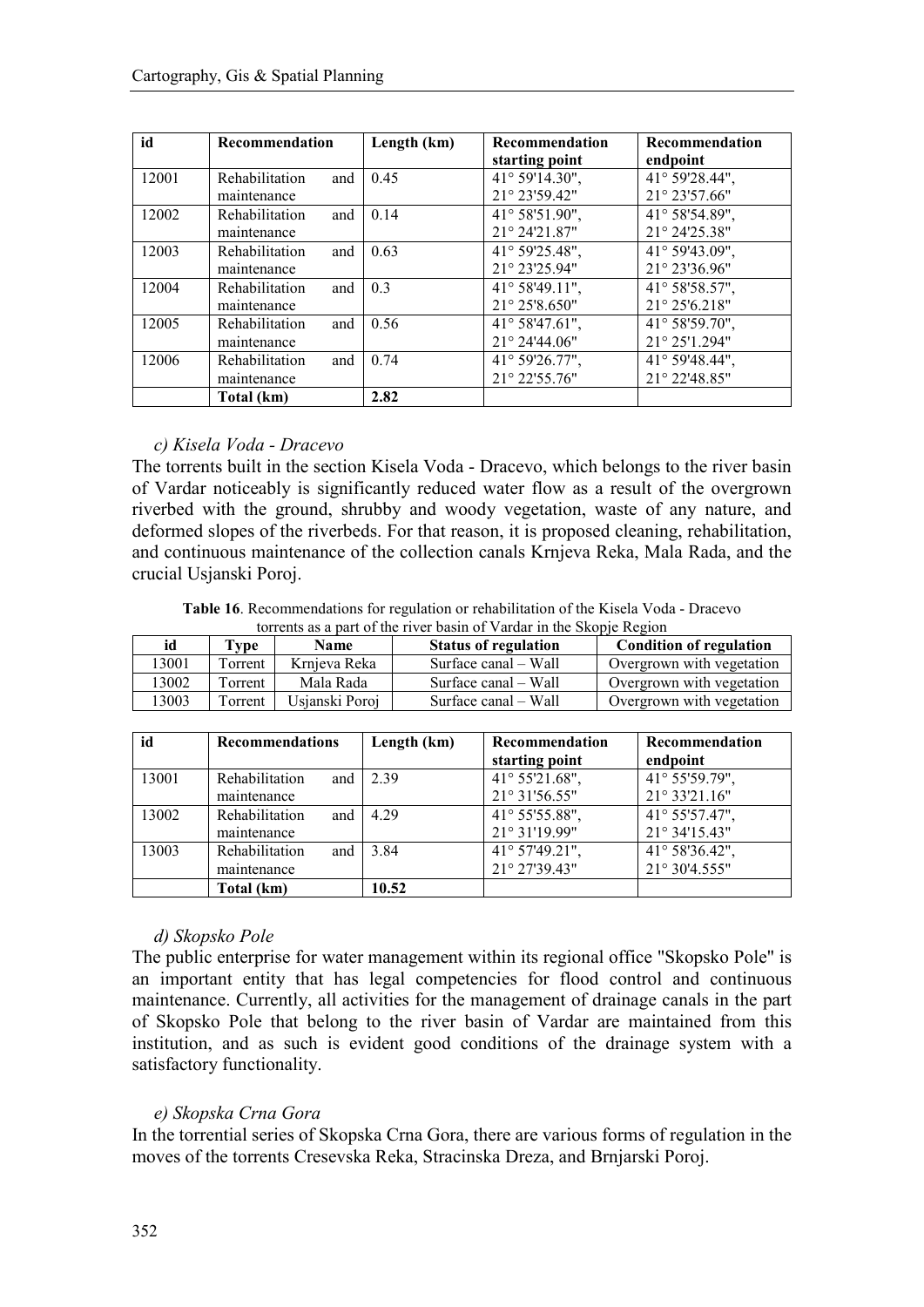It is necessary to rehabilitate and continuously maintain the earthfill surface canal of Brnjarski Poroj, which is overgrown with vegetation, and therefore with reduced functionality. Downstream, throughout the village, up to the inflow into the peripheral drainage canal, anthropogenic influences have been observed, in its regulated form of earthfill surface canal with gravity partitions. Several makeshift bridges and culverts drastically reduce the canal profile. Therefore, the proposed is complete rehabilitation with the regulation of this torrential watercourse.

Stracinska Dreza contains the same forms of regulation, but also the same anthropogenic influences and lack of maintenance due to which there are floods on the gravitational barriers, as well as overgrowth with vegetation of the earthfill channels. Due to the great damage caused by the floods in 2016, the recommendation for this regulated flow of torrent watercourse to be subject to the new regulation.

Cresevska Reka riverbed deserves the greatest attention during its future treatment. It has the same forms of regulation that mainly occur damage from the last floods in 2016. A detailed analysis of the condition of the watercourse and arrangement of the riverbed of the Cresevska Reka to a permanent recipient in the peripheral collection canal is necessary. Its riverbed currently ends up in agricultural land that can easily be flooded by large floods.

There is also a need to regulate the unregulated torrential watercourses Krivi Dol and Orlanska Reka near the village Aracinovo, primarily in the part of the plain.

| id    | <b>Type</b> | <b>Name</b>       | <b>Status of regulation</b> | <b>Condition of regulation</b> |
|-------|-------------|-------------------|-----------------------------|--------------------------------|
| 15001 | Torrent     | Cresevska Reka    | Surface canal - Earthfill   | Overgrown with vegetation      |
| 15002 | Torrent     | Cresevska Reka    | Gravitational barriers      | Overgrown floodplains          |
| 15003 | Torrent     | <b>Stracinska</b> | Surface canal – Earthfill   | Overgrown with vegetation      |
|       |             | Dreza             |                             |                                |
| 15004 | Torrent     | <b>Stracinska</b> | Gravitational barriers      | Overgrown floodplains          |
|       |             | Dreza             |                             |                                |
| 15005 | Torrent     | Brnjarski Poroj   | Surface canal - Earthfill   | Overgrown with vegetation      |
| 15006 | Torrent     | Brnjarski Poroj   | Gravitational barriers      | Overgrown floodplains          |
| 15007 | Torrent     |                   | Unregulated                 | Anthropogenic influences       |
| 15008 | Torrent     | Krivi Dol         | Unregulated                 | Overgrown with vegetation      |
| 15009 | Torrent     | Orlanska Reka     | Unregulated                 | Overgrown with vegetation      |

**Table 17**. Recommendations for regulation or rehabilitation of the Skopska Crna Gora torrents as a part of the river basin of Vardar in the Skopie Region

| id    | <b>Recommendations</b>               | Length (km) | Recommendation<br>starting point        | Recommendation<br>endpoint              |
|-------|--------------------------------------|-------------|-----------------------------------------|-----------------------------------------|
| 15001 | Regulation                           | 2.51        | $42^{\circ}$ 2'50.26".<br>21° 30'35.73" | 42° 1'34.44",<br>$21^{\circ}$ 30'29.04" |
| 15002 | Regulation                           | 2.29        | $42^{\circ}3'56.77"$ ,<br>21° 30'18.22" | 42° 2'50.26",<br>21° 30'35.73"          |
| 15003 | Regulation                           | 1.19        | 42° 2'34.79".<br>21° 32'13.00"          | 42° 1'59.33".<br>21° 31'59.70"          |
| 15004 | Regulation                           | 0.87        | $42^{\circ}3'0.629''.$<br>21° 32'12.43" | 42° 2'34.79".<br>21° 32'13.00"          |
| 15005 | Rehabilitation<br>and<br>maintenance | 1.1         | 42° 2'4.268".<br>21° 32'54.50"          | 42° 1'30.96".<br>$21^{\circ}$ 32'41.67" |
| 15006 | and<br>Rehabilitation<br>maintenance | 0.46        | 42° 2'17.29".<br>21° 33'3.196"          | $42^{\circ}$ 2'4.268",<br>21° 32'54.50" |
| 15007 | Regulation                           | 3.23        | 42° 2'13.09",<br>21° 34'47.78"          | $42^{\circ}$ 0'40.81",<br>21° 33'44.13" |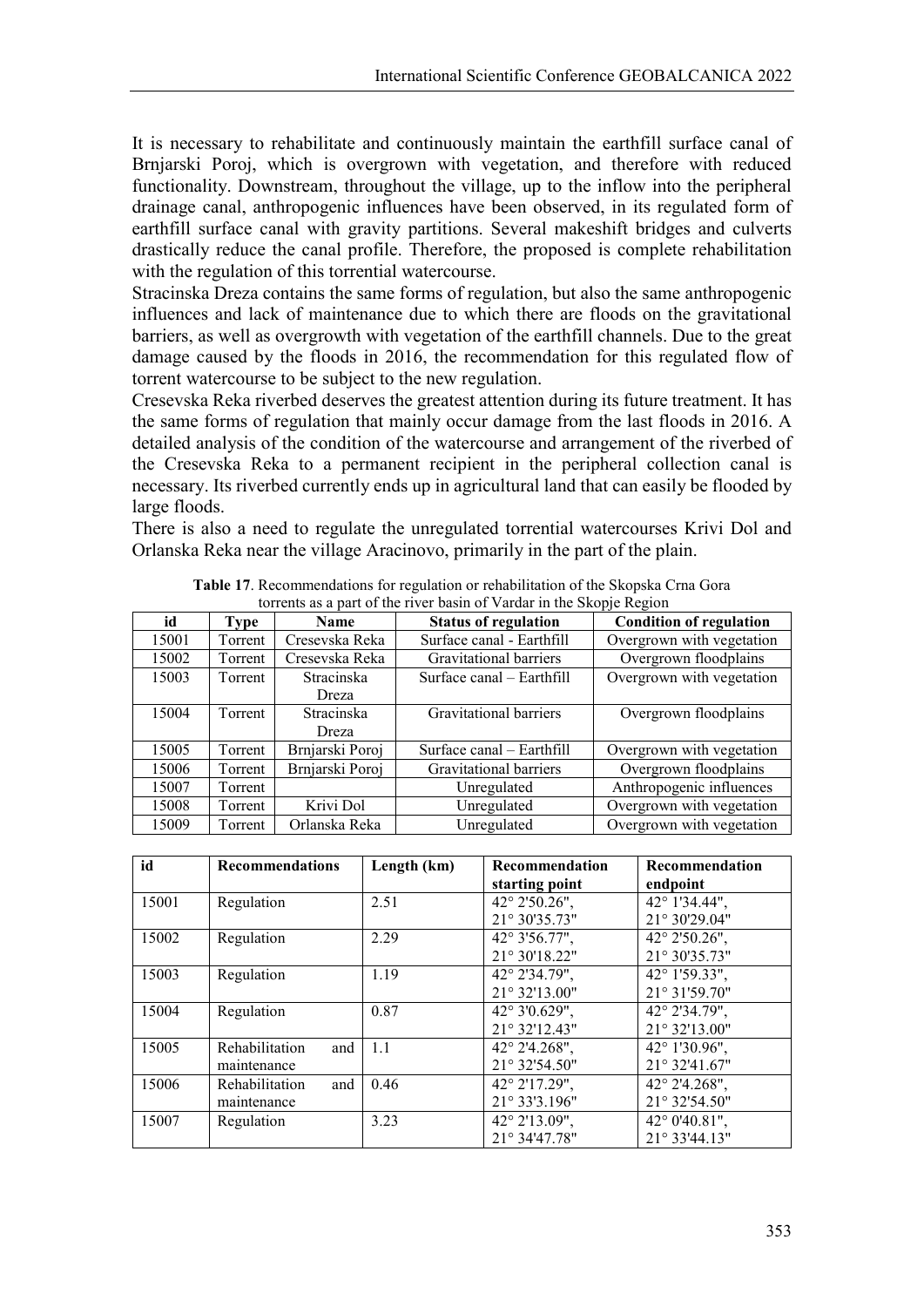| 15008 | Regulation | 3.5   | $42^{\circ}$ 1'36.37". | $42^{\circ}$ 0'5.645". |
|-------|------------|-------|------------------------|------------------------|
|       |            |       | $21^{\circ}35'47.61"$  | $21^{\circ}34'52.76"$  |
| 15009 | Regulation | 3.29  | $42^{\circ}$ 1'57.46", | $42^{\circ}$ 0'34.95", |
|       |            |       | $21^{\circ}35'13.72"$  | $21^{\circ}33'51.96"$  |
|       | Total (km) | 18.44 |                        |                        |

#### *2) Treska*

The riverbed of the river Treska is in a constant form of regulation and protection from flooding in the surrounding areas through the already installed accumulations. For that reason, no additional forms of regulation have been observed in the riverbed. However, there is a significant occurrence of anthropogenic influences in certain zones and areas of the riverbed, in the part where pressure is created by the expansion of the existing settlements Krushopek and Grcec. Similar to the riverbed of the river Vardar, there is a noticeable delay in the huge amount of waste on the edge of the riverbed and the destruction of the existing protective vegetation, which poses a risk to water quality and visible destructive habitats in nature. Therefore, it is recommended to clean the existing condition and regulations to protect from further destructive actions along the river Treska.

**Table 18.** Recommendations for regulation or rehabilitation of the riverbed of the Treska

| id    | Type  | <b>Name</b> | <b>Status of regulation</b> | <b>Condition of regulation</b> |
|-------|-------|-------------|-----------------------------|--------------------------------|
| 20001 | River | Treska      | Accumulation                | Anthropogenic influences       |
| 20002 | River | Treska      | Accumulation                | Anthropogenic influences       |
| 20003 | River | Treska      | Accumulation                | Anthropogenic influences       |
| 20004 | River | Treska      | Accumulation                | Anthropogenic influences       |

| id    | <b>Recommendations</b> | Length (km) | Recommendation<br>starting point | Recommendation<br>endpoint      |
|-------|------------------------|-------------|----------------------------------|---------------------------------|
| 20001 | Regulation             | 0.95        | 41° 59'48.59",<br>21° 20'17.38"  | 42° 0'7.517",<br>21° 20'48.66"  |
| 20002 | Regulation             | 1.25        | 41° 59'28.92",<br>21° 19'12.31"  | 41° 59'47.77",<br>21° 19'52.10" |
| 20003 | Regulation             | 1.37        | 41° 59'28.99",<br>21° 19'13.84"  | 41° 59'43.70",<br>21° 19'57.81" |
| 20004 | Regulation             | 0.37        | 41° 59'49.19",<br>21° 20'17.25"  | 41° 59'55.86",<br>21° 20'30.34" |
|       | Total (km)             | 3.94        |                                  |                                 |

#### *3) Lepenec*

The river of Lepenec has large changes in water quantities that affect the occurrence of floods that occur not only along the river but also in various parts of the Skopje valley. During the occurrence of flood waves on the river Lepenec, the overflow occurs most often in the belt from the entrance of the river on the Macedonian border, to the village Orman and downstream, most often along the right bank of the river.

The recommendations for regulation of the Lepenec riverbed refer to both banks and as such are double calculated in the table. The recommendation covers the area from the ring road where Banjanska Reka flows into the river Lepenec, all the way to before the inflow into the river Vardar where Lepenec has a small part which is regulated by the Minor riverbed. The regulatory plan for this move must be particularly carefully planned and must be subject to a series of studies by interdisciplinary teams. This is primarily due to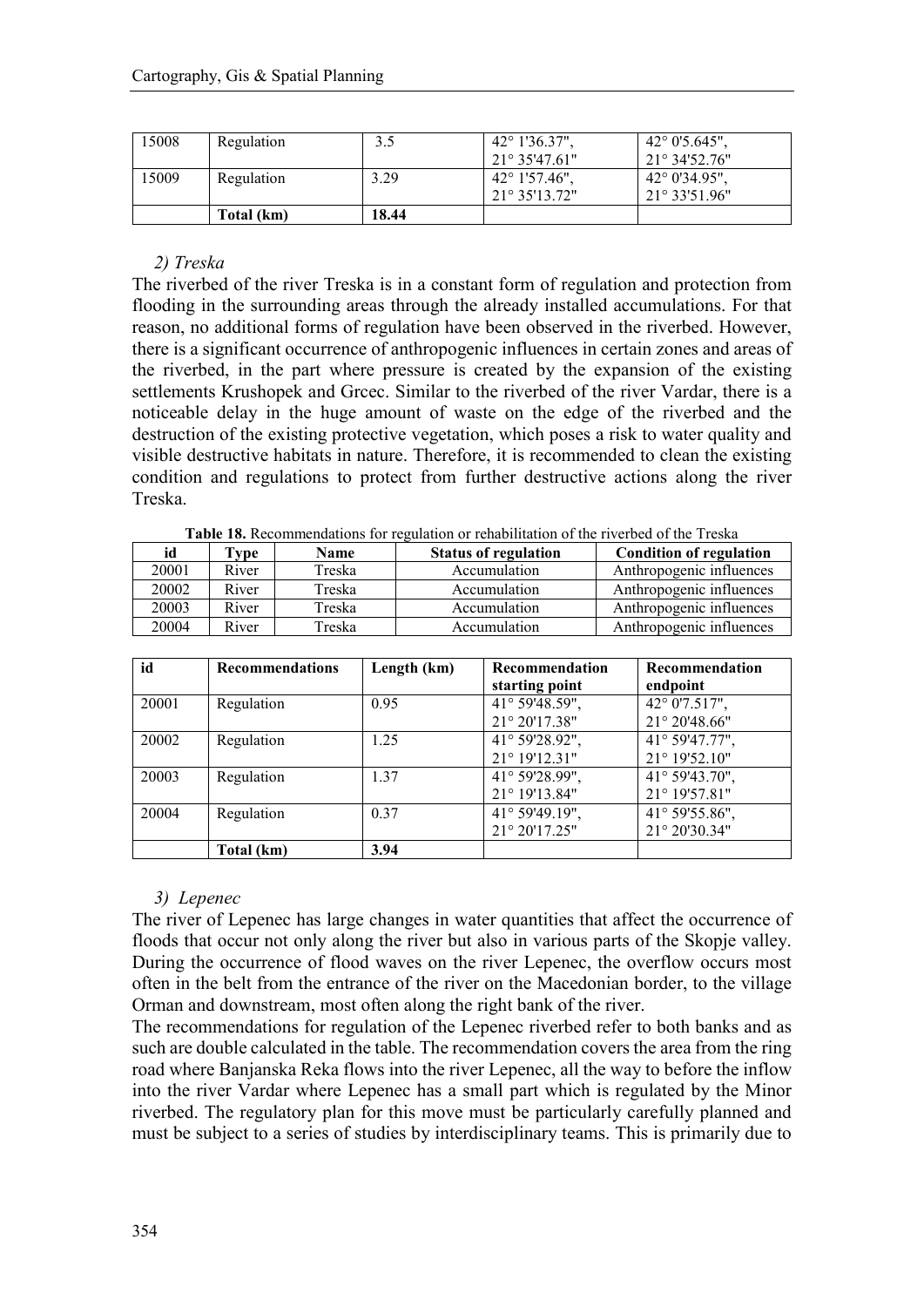the existing dense riparian vegetation, diversity of animal species and riparian vegetation, as well as diversity of vertebrates and invertebrates in the valley of the river.

There is a need for regulation and arrangement of the banks of the river Lepenec, especially in the downstream part of Gjorce Petrov, where the industrial zone is formed, in which the river loses its importance and becomes a channel for wastewater from production facilities. Its landscape values become invisible and marginalized from the occurrence of illegal landfills along the river, which are a direct threat to the water quality in the river, especially visible near the settlements of Bardovci, Zlokukjani, and Momin Potok.

|                                                                                            | <b>Table 19.</b> Recommendations for regulation or rehabilitation of the riverbed of the Lepenec |         |             |                          |  |  |
|--------------------------------------------------------------------------------------------|--------------------------------------------------------------------------------------------------|---------|-------------|--------------------------|--|--|
| id<br>Type<br><b>Condition of regulation</b><br><b>Status of regulation</b><br><b>Name</b> |                                                                                                  |         |             |                          |  |  |
| 30001                                                                                      | River                                                                                            | Lepenec | Unregulated | Anthropogenic influences |  |  |
| 30002                                                                                      | River                                                                                            | Lepenec | Unregulated | Anthropogenic influences |  |  |

| id    | <b>Recommendations</b> | Length (km) | <b>Recommendations</b><br>starting point | <b>Recommendations</b><br>endpoint       |
|-------|------------------------|-------------|------------------------------------------|------------------------------------------|
| 30001 | Regulation             | 5.29        | 42° 3'17.96",<br>21° 21'53.75"           | 42° 0'50.99",<br>$21^{\circ} 22'27.63''$ |
| 30002 | Regulation             | 5.22        | 42° 3'17.46",<br>21° 21'55.30"           | 42° 0'51.95",<br>21° 22'27.74"           |
|       | Total (km)             | 10.51       |                                          |                                          |

#### *4) Serava*

We can notice a proper form of regulation of the river Serava, but the need for continuous maintenance and cleaning is also evident. In many parts, the existing riverbed is overgrown with woody vegetation, which indicates a discontinuity in its maintenance and thus reduced flow capacity of the riverbed and opportunities for flooding, followed by the waste of various kinds. In the part at the end of the village Radishani, where the riverbed is regulated as an earthfill surface channel with gravity barriers, there is a risk of flooding as a consequence of the high potential of erosion in the riverbed which is covered with erosive sediment and with reduced useful height. It is necessary to clean them and further maintain the riverbed.

**Table 20.** Recommendations for regulation or rehabilitation of the riverbed of the Serava

| id    | Type    | <b>Name</b> | <b>Status of regulation</b> | <b>Condition of regulation</b> |
|-------|---------|-------------|-----------------------------|--------------------------------|
| 40001 | Torrent | Serava      | Surface canal - Earthfill   | Overgrown with vegetation      |
| 40002 | River   | Serava      | Surface canal - Earthfill   | Overgrown floodplains          |
| 40003 | River   | Serava      | Gravitational barriers      | Overgrown floodplains          |
| 40004 | River   | Serava      | Surface canal – Wall        | Overgrown with vegetation      |

| id    | <b>Recommendations</b> | Length (km) | <b>Recommendations</b><br>starting point | <b>Recommendations</b><br>endpoint |
|-------|------------------------|-------------|------------------------------------------|------------------------------------|
| 40001 | Rehabilitation<br>and  | 0.45        | 42° 2'57.37",                            | 42° 2'43.65",                      |
|       | maintenance            |             | 21° 26'25.73"                            | 21° 26'32.33"                      |
| 40002 | Rehabilitation<br>and  | 2.44        | 42° 4'0.021",                            | 42° 2'49.11",                      |
|       | maintenance            |             | 21° 27'12.72"                            | $21^{\circ} 26'30.70"$             |
| 40003 | Rehabilitation<br>and  | 1.74        | 42° 4'44.82",                            | 42° 4'0.021",                      |
|       | maintenance            |             | 21° 26'35.91"                            | 21° 27'12.72"                      |
| 40004 | Rehabilitation<br>and  | 6.1         | 42° 2'43.65",                            | 42° 0'47.24",                      |
|       | maintenance            |             | 21° 26'32.33"                            | 21° 24'51.42"                      |
|       | Total (km)             | 10.73       |                                          |                                    |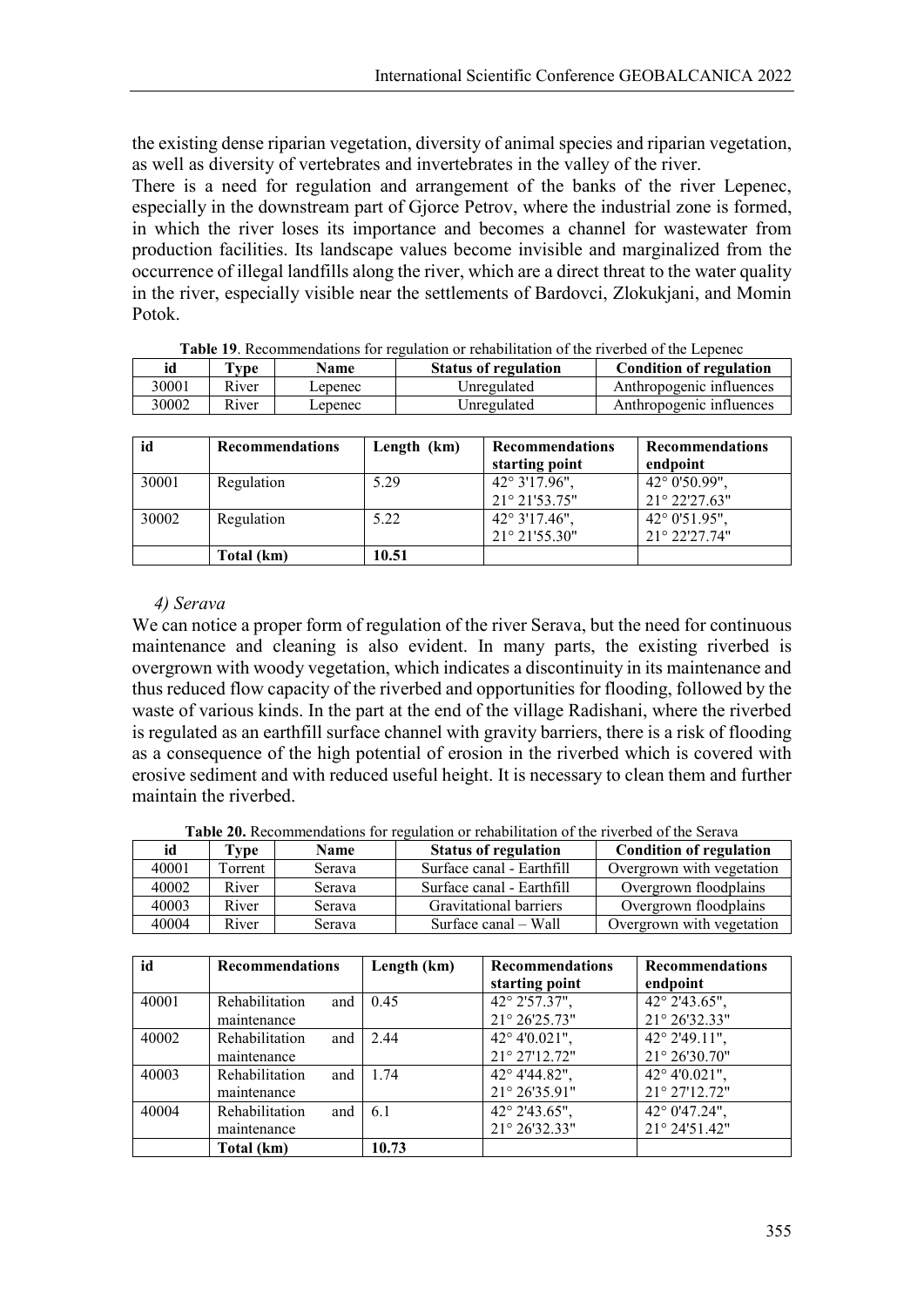## *5) Markova Reka*

Markova Reka in the past on several occasions caused damage and consequences of torrential floods. The recommendations are due to its clearing and repair of the riverbed in the part where it passes through weekend settlements with dense construction such as Batinci village, but above all the anthropogenic influences that directly affect the unregulated riverbed caused by intensive construction activity from the newly built industrial complexes opposite the bridge in front of the Dracevo settlement. From the same factors, usurpations of the riverbed on a larger scale, such as waste disposal and sand storage, are also visible. In this section, as a reaction to the intensive urbanization in the continuation of the eastern urban zone, it is necessary to clear and restore the riverbed and regulate it with protection from further impacts.

| Table 21. Recommendations for regulation or rehabilitation of the riverbed of the Markova Reka |       |              |                             |                                |  |  |  |
|------------------------------------------------------------------------------------------------|-------|--------------|-----------------------------|--------------------------------|--|--|--|
| id                                                                                             | Type  | <b>Name</b>  | <b>Status of regulation</b> | <b>Condition of regulation</b> |  |  |  |
| 50001                                                                                          | River | Markova Reka | Unregulated                 | Anthropogenic influences       |  |  |  |
| 50002                                                                                          | River | Markova Reka | Unregulated                 | Anthropogenic influences       |  |  |  |

| id    | <b>Recommendations</b>                 | Length (km) | <b>Recommendations</b><br>starting point           | <b>Recommendations</b><br>endpoint      |
|-------|----------------------------------------|-------------|----------------------------------------------------|-----------------------------------------|
| 50001 | Rehabilitation<br>and 1<br>maintenance | 2.26        | 41° 55'5.451",<br>$21^{\circ} 27'55.23"$           | 41° 58'26.68",<br>$21^{\circ}30'44.37"$ |
| 50002 | Regulation                             | 7.22        | $41^{\circ}$ 55'5.451",<br>$21^{\circ} 27'55.23''$ | 41° 58'26.68",<br>$21^{\circ}30'44.37"$ |
|       | Total (km)                             | 9.48        |                                                    |                                         |

# **DISCUSSIONS AND CONLUSIONS**

Reflecting in a hierarchical order, this study documented the main network of rivers in the Skopje Region which belongs to the river basin of Vardar with its 5 tributaries. In the analyzed area their total length is 91.16 km of which 42.19 km belong to the river Vardar. The research identified an additional 115 streams in the appropriate classification of rivers, drainage canals, and torrents that are grouped and analyzed according to their river basin. Their total length is 396.9 km of which 294.28 km belong to the river basin of Vardar, 35.3 km to the river basin of Treska, 28.28 km to the river basin of Lepenec, and 39.01 km to the river basin of Markova Reka.

The objective of this research is to create detailed documentation of the current situation of the regulated streams and identify the existing forms of regulation of the streams in an appropriate classification. Analyzed according to their river basin we can conclude that the river of Vardar is regulated in a total length of 48.76 km of which 28.21 km with major and minor wall riverbeds and 20.55 km with an embankment. The river of Lepenec is regulated in a total length of 14.49 km and the river Serava in the length of 10.49 km. Torrential water streams from the Vodno mountain according to this study area are regulated in a total length of 13.12 km in an appropriate form of regulation, but dominantly as a wall or earthfill surface canal with gravitational barriers. In the same form of regulation, the torrential water streams of the area Kisela Voda – Dracevo are regulated in a total length of 14.27 km. The drainage system "Skopsko Pole" is consisted of 82.43 km regulated canals regulated either in the form of a stone wall in cement mortar or in the form of eartfill surface canals. Torrential water streams from the area of Skopska Crna Gora are regulated in a total length of 10.57 km.

Following the process of documentation of the streams and the forms of their regulation, recommendations for regulation and rehabilitation of specifically defined zones of the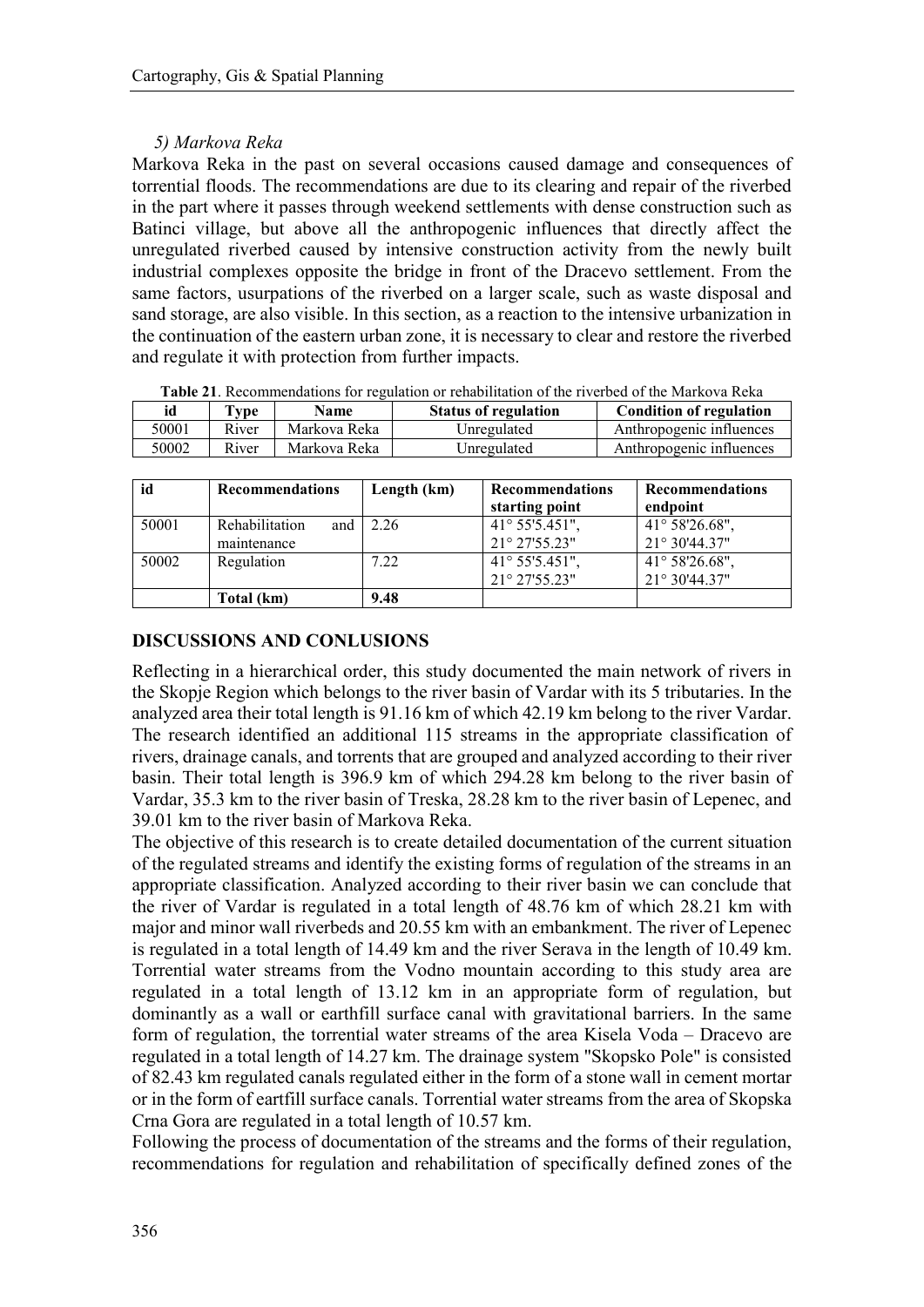riverbeds in the Skopje region are defined. This phase of the research identifies the positions in the watercourses for which regulation or rehabilitation and maintenance are proposed in their appropriate classification according to their river basin. The riverbed of Vardar, as the main hydrographic element and river basin, is recommended to be additionally regulated in a total length of 11.15 km, mainly in its western part. Recommendations for regulation are defined for the other rivers in a length of 3.94 km for the river of Treska, 10.51 km for the river of Lepenec, and 7.22 km for the river of Markova Reka. An additional recommendation for regulation is defined for the torrential water streams in the area of Skopska Crna Gora with a total length of 16.8 km. Recommendations for rehabilitation and maintenance are defined for the torrential water streams of Vodno in a length of 2.83 km, of the area Kisela Voda – Dracevo in a length of 10.52 km, and of the area Skopska Crna Gora in a length of 1.56 km. In the same manner, this type of recommendation is defined for the river of Serava in a length of 10.73 km and the river Markova Reka in a length of 2.26 km.

#### **REFERENCES**

[1] Agency for real estate cadastre. Topographic map 1:25000. sheets (681-4-3.; 681-4-4.; 682-3- 3.; 731-2-1.; 731-2-2.; 732-1-1.) Skopje, AREC, 2004;

[2] Radevski, I., Gorin, S., Taleska, M. and Dimitrovska, O., 2018. Natural regime of streamflow trends in Macedonia. Geografie, 123/1.

[3] Kardalev, M., (coord.), 2019. Study for valorization of the protected area Park-forest "Vodno". Uniga Steel dooel – Skopje (Translated from the original: Караделев, М., (коорд.) 2019. Студија за валоризација на заштитеното подрачје Парк-шума "Водно". Унига Стил дооел – Скопје)

[4] Kostov, B., (ed.), 2015. Fishing base of "Vardar Basin - Middle Stream". University "St. Cyril and Methodius" in Skopje. Livestock Institute - Skopje (Translated from the original: Костов, В. (уред.) 2015. Риболовна основа на "Слив на Вардар – Среден тек". Универзитет "Св. Кирил и Методиј" во Скопје. Институт за сточарство – Скопје)

[5] Oncevska Nadzinska, Gj., (coord.) 2020. Local environmental action plan of the city of Skopje for the period 2020-2026. The City of Skopje. (Translated from the original: Ончевска Наџинска, Љ. (коорд.) 2020. Локален еколошки акционен план на град Скопје за период 2020-2026 година. Град Скопје.)

[6] Popovski, V., Zdraveva, P. (coord.) 2017. Resistant Skopje. Climate change strategy. UNDP (Translated from the original: Поповски, В., Здравева, П. (коорд.) 2017. Отпорно Скопје. Стратегија за климатски промени. УНДП)

[7] Blinkov, I.; Trendafilov, A.; Mincev, I .; Pesevski, I., 2017. Erosion study and action plan for the city of Skopje. University "St. Cyril and Methodius" in Skopje. Faculty of Forestry in Skopje. UNDP (Translated from the original: Блинков, И.; Трендафилов, А.; Минчев, И.; Пешевски, И. 2017. Студија за ерозија и акциски план за градот Скопје. Универзитет "Св. Кирил и Методиј" во Скопје. Шумарски факултет во Скопје. УНДП)

[8] Hadzi Pecova, S., (coord.) 2017. Study for establishment of green corridors along the river Serava from the source of the inflow into the river Vardar and on the river Lepenec from the junction near the village Orman to the inflow into the river Vardar. "DECONS-EMA" dooel Skopje (Translated from the original: Хаџи Пецова, С. (коорд.) 2017. Студија за воспоставување на зелени коридори по течението на река Серава од изворот на вливот во река Вардар и на река Лепенец од клучката кај село Орман до вловот во река Вардар. "ДЕКОНС-ЕМА" дооел Скопје)

[9] Radevski, I., Gorin, S., Zlatanoski, V. (2020) Water Resources Management in Republic of North Macedonia. In: Negm A., Romanescu G., Zelenakova M. (Еds) Water Resources